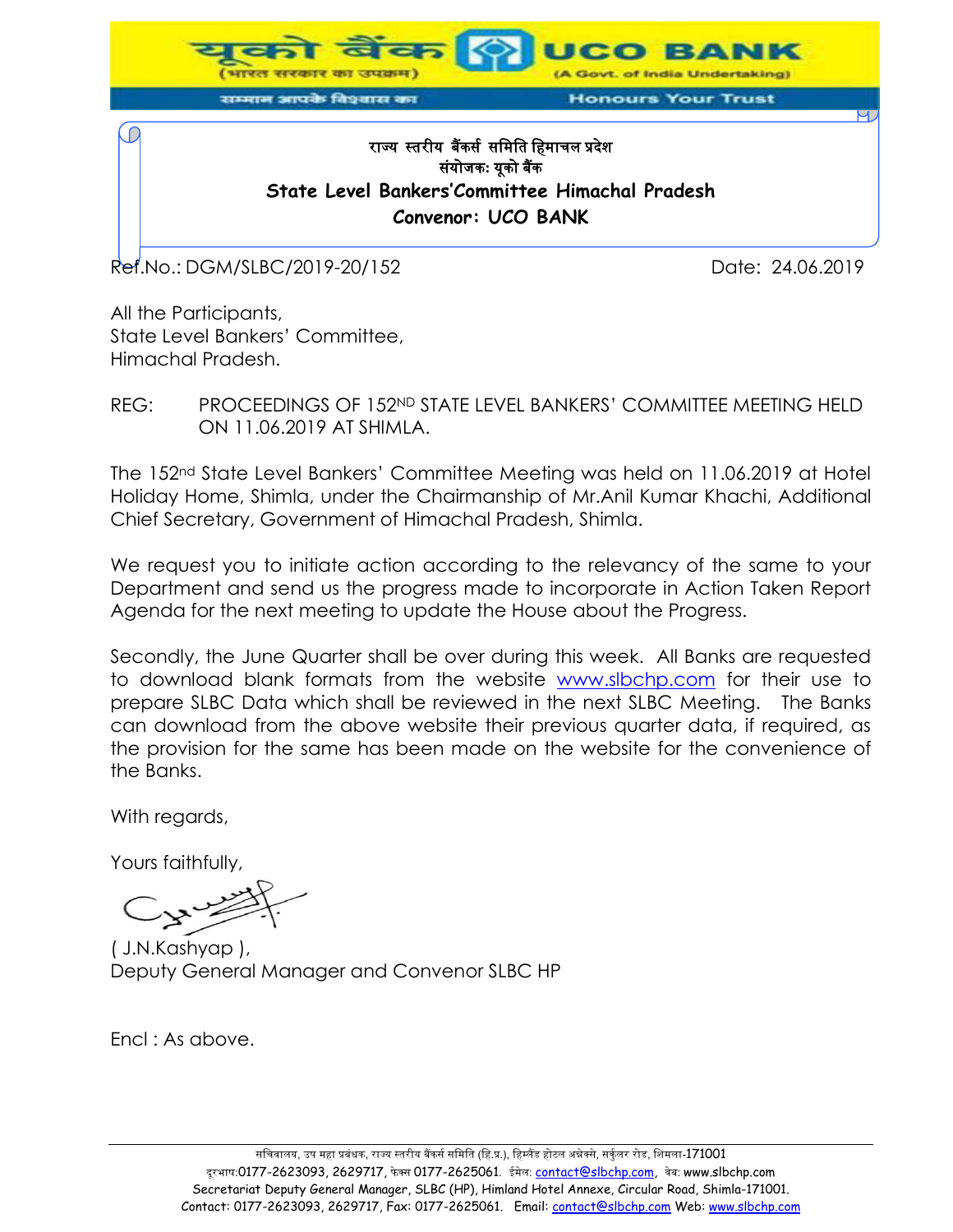## **MINUTES OF 152nd SLBC MEETING OF STATE LEVEL BANKERS' COMMITTEE – HIMACHAL PRADESH HELD ON 11.06.2019 IN REGENCY HALL, HOTEL HOLIDAY HOME, SHIMLA-(H.P.)**

The 152nd Meeting of State Level Bankers Committee- Himachal Pradesh was held on 11th June, 2019 to review the performance of banking sector in the State for the quarter ended March, 2019. Sh. Anil Kumar Khachi, IAS, Additional Chief Secretary (Finance) to the Govt. of Himachal Pradesh chaired the meeting. Sh. A.K. Goel, Managing Director & C.E.O., UCO Bank co-chaired the meeting.

The meeting started with the permission of the Chair at 11.00 a.m. at the Regency Hall of Hotel Holiday Home, Shimla. The meeting commenced with Welcome Address delivered by Sh. J.N. Kashyap, Deputy General Manager & Convenor, SLBC UCO Bank. The Key Note Address was given by Sh. A.K. Goel, Managing Director & CEO, UCO Bank. D.G.M. & Convenor extended warm welcome to distinguished dignitaries sitting on the Dias and Senior Bureaucrats/Executives from State Government Departments, Boards, Corporations, Banks, Insurance Companies and media persons present in the meeting.

#### **HIGHLIGHTS OF THE WELCOME ADDRESS DELIVERED BY SHRI J.N. KASHYAP, DGM & CONVENER, SLBC, HP.**

The Convener extended warm welcome to the dignitaries sitting on the dais viz.

- · **Sh. Anil Kumar Khachi,** IAS, Additional Chief Secretary (Finance) to the Government of Himachal Pradesh. DGM & Convener, SLBC, UCO bank extended heartiest welcome & expressed gratitude towards Sh. Khachi for sparing valuable time to Chair the Meeting.
- · **Sh. S.R. Mehar**, Deputy Secretary, DFS, Govt. of India. The Convener, SLBC extended cordial welcome to Sh. Mehar on his participation in the meeting.
- · **Sh. A.K. Goel**, MD & CEO, UCO Bank. The DGM extended warm welcome to MD & CEO for his participation in the meeting. The Convener expressed gratitude towards Sh. A.K. Goel on co-chairing the meeting.
- · **Sh. K.C. Anand,** General Manager (In-charge), Reserve Bank of India, Shimla. The Convener, SLBC extended warm welcome to GM (In-charge), RBI on his participation in the meeting and expressed gratitude for proactive participation, guidance and support by the team of RBI officials to the SLBC forum.
- · **Sh. Ravindra Kumar,** General Manager (In-charge)**,** NABARD. The DGM, UCO Bank extended warm welcome to CGM NABARD on his participation in the meeting and expressed gratitude for proactive support in rural credit and micro finance. The Convener also extended good wishes to Mr. Ranbir Singh, Ex-CGM, NABARD for his happy and healthy retired life and thanked him for his constructive role.

#### **HIGHLIGHTS OF THE KEY NOTE ADDRESS DELIVERED BY SHRI A.K. GOEL, MD & CEO, UCO BANK.**

The MD & CEO in his Key Note Address to the House highlighted the achievements of banking sector in Himachal Pradesh during the period ended March, 2019. Important points mentioned as below;

 $\triangleright$  Financial Inclusion is always on the priority agendas of the Government for attaining of inclusive growth in the State with a view to provide Banking facilities to all sections of the society at an affordable cost. Mr. Goel apprised the house of the various initiatives and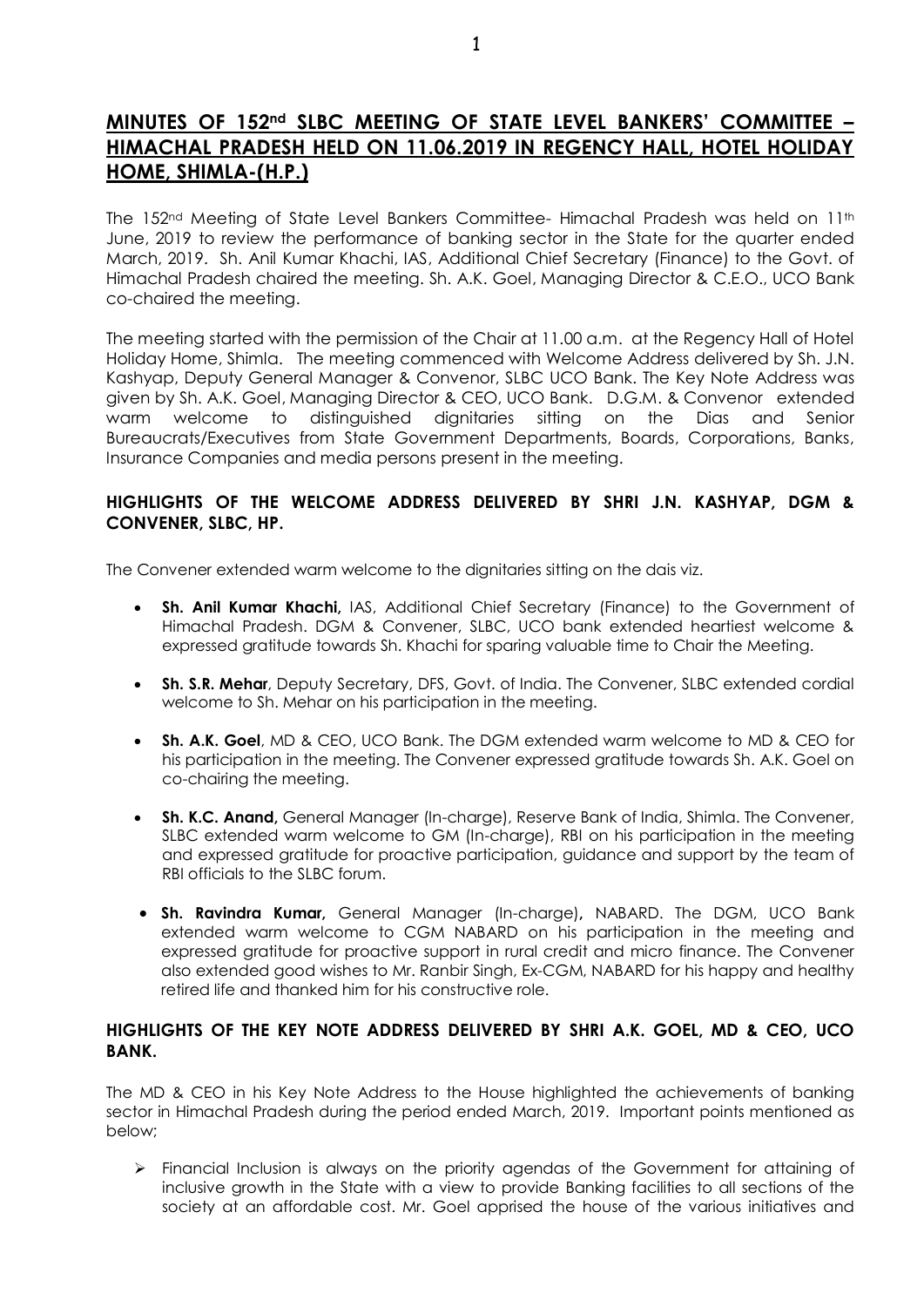campaigns being launched by Government from time to time to give boost to financial inclusion schemes like PMJDY, PMJJBY, PMSBY and APY.

ÿ Recently Pension Fund Regulatory and Development Authority of India (PFRDA) have started a special initiative named "Perform for Pride" with a view to enhance the confidence of Bankers in promoting Atal Pension Yojana in the respective States. Under this initiative, best performers in the state will be felicitated in the SLBC meetings.

(After the deliberation of regular Agenda, Trophy under the initiative "Perform for Pride" was given to the Best Performers. Katoula Branch of HP Gramin Bank and Barot Branch of HP State Cooperative Bank were selected as Best Performers. Mr.Kuldip Singh Chauhan, GM, received the Trophy on behalf of Katoula Branch of Himachal Gramin Bank and Mr.Pankaj Lalit, MD, received the Trophy for Barot Branch of HP State Cooperative Bank. Mr.A.K.Goel, MD & CEO, UCO Bank, extended heartiest congratulations to both the achievers.)

- $\triangleright$  Like MSME, Kisan Credit Card Scheme under Agriculture sector has a vital role in the economic growth and employment generation in the Country. In the State, KCC Saturation Campaign was launched from 24.04.2019 to 24.05.2019. In this campaign, 135 camps were organised by 483 branches wherein 2959 new KCCS were issued.
- $\triangleright$  The Banking Business performance highlighted by MD & CEO, UCO Bank and important points mentioned were as below:
	- · Total banking Business has crossed Rs.1.68 Lakh Crore as of 31.03.2019.
	- · Deposits have grown at Y-o-Y rate of 10.67% and Total Public Deposits have crossed Rs.1.17 Lakh Crores as of 31.03.2019.
	- · Advances have grown at Y-o-Y growth rate of 35.10% and crossed Rs.50636 Crores.
- $\triangleright$  Overall Credit Deposit Ratio (CDR) has increased and presently, the overall CDR for the State stood at 45.41%. In terms of District-wise CDR, the average CDR is 35.76% as of March, 2019 and seven Districts viz. Chamba, Bilaspur, Hamirpur, Kangra, Lahaul & Spiti, Mandi & Una have CDR below 40% which is matter of serious concern. The MD & CEO emphasized on LDMs to review the Credit Deposit Ratio in a Sub-Committee of DLCC and formulate strategies for phased growth in CDR.
- ÿ Annual Achievements under the Plan (ACP) 2018-19 for period ended March 2019 recorded satisfactory achievement at 91%, however, he expressed his concern that despite achievement of ACP Targets up to 91%, the overall total outstanding figure of advances in the State is comparatively low. Sh. Goel further emphasized on banks for paying attention for credit expansion, especially investment credit in the Agriculture sector as well as other segments of Advances in the current financial Year 2019-20. He advised the Member Banks to make use of the 59 Minute Loan Portal to increase financing to MSME sector. The information regarding cash flow/sales etc. is available on the Portal and can be used efficiently for appraisal of loan proposals.
- $\triangleright$  On the Banking Outreach as of March 2019, the Co-Chairman informed that Banks have total Branch network of 2175 branches and 1403 active Business Correspondent Agents (BCAs) who are extending Banking services in the State. In addition, banks have installed ATMs and present strength is 2034. The outreach of banking services in the State with per branch service of average population of nearly 3156 is quite good as compared to National average.
- > During his address, Mr. Goel, MD & CEO, UCO Bank highlighted the advantages of strengthening the BC Model. He urged the Member Banks to pay focused attention on increasing the BC network in the State. He also suggested that a committee may be formed to analyse the issues being faced and form strategies to improve the performance of BCs. He opined that ways to increase the income of BCs be looked into, be it fixed income or commission. Also, number of transactions being routed through BCs should be analyzed for better understanding.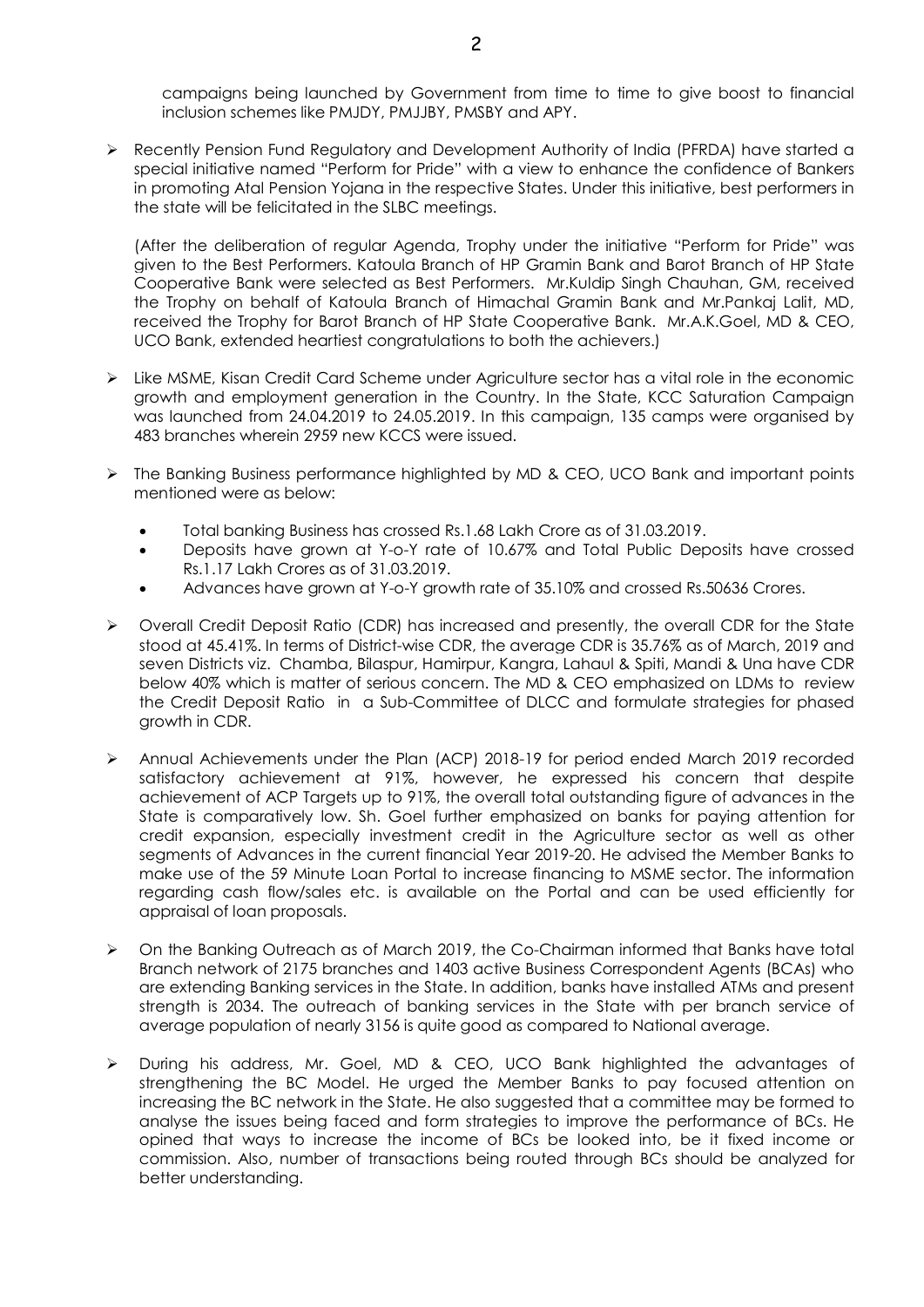> The growing NPA is a big issue before the House. The MD & CEO informed the house that at present NPA ratio is growing and reached to 6.18% in the State. In terms of financial outlay, total NPAs have grown to Rs. 3131.00 Crores. The situation warrant vigorous follow-up and strengthening of Recovery efforts to curb down the stressed assets with banks. He also brought to the notice of the House that NPA cases falling under the jurisdiction of DRT are filed and dealt with at DRT, Chandigarh. He requested Mr. Anil Kumar Khachi, Addl. Chief Secretary (Finance) to look into the viability of opening a DRT Bench at Shimla for HP state.

Mr. Goel, MD & CEO, UCO Bank concluded the Key Note Address expressing gratitude to all the participants for sparing their valuable time. He extended best wishes for fruitful & conclusive deliberations on all agenda issues for the meeting.

## **HIGHLIGHTS OF THE ADDRESS DELIVERED BY SHRI K.C. ANAND, GM (In-charge), RBI.**

Sh. K.C. Anand, GM (In-charge), RBI in his remarks informed the House about the Financial Literacy Week organised by RBI during the period 3rd to 7th June, 2019. The event was inaugurated by Dr. R.L Markanda, Agriculture Minister, Govt. of H.P. The prime focus is education of farmers and their development with the theme of "Jaankar Kisan, Samriddh Kisan".

Mr. Anand, GM (In-charge), RBI shared that about 90% of the population of the State is involved in agriculture. Hence, it is imperative that Banks should focus on increasing agriculture lending. The share of the State in Agriculture sector is decreasing and needs to be checked. Only 64% of targets allotted under ACP 2018-19 in agriculture sector were achieved which is a matter of concern. He urged the Member Banks to take measures to improve financing under the sector. He also brought kind attention of the House that NPA %age in agriculture of our State is comparatively less than the neighboring States of Haryana, Punjab and Uttar Pradesh. He advised that the ways to further reduce the amount of NPA in agriculture should be chalked out in consultation with NABARD.

The GM (In-charge) urged the Controlling Heads of the Member Banks to strive for achieving 100% of the targets allotted under Annual Credit Plan. He advised that the Banks should pay special thrust on ACP target achievement and Government-sponsored schemes. He also directed the nonperformers under ACP 2018-19 to improve their performance.

Sh.K.C. Anand, GM (In-charge), RBI concluded his address by advising the member banks to provide quality service to customers within RBI guidelines. He again emphasized the Banks to make concerted efforts and increase lending under Agriculture. Also, he urged the Banks to carry on the good work and ensure achievement of targets under ACP.

#### **Discussion on Agenda Items**

Mr.P.K.Sharma, AGM Incharge, SLBC informed the House that agenda papers have been placed before the participants and the point-wise agenda issues are being taken up for deliberations by Power Point presentation. The proceedings of the meeting placed hereunder for record and further necessary action by stakeholders:

## **AGENDA ITEM NO.-1**

## **CONFIRMATION OF MINUTES OF THE LAST SLBC MEETING HELD ON 13.03.2019.**

Since, no comments received from any quarter, the minutes of the  $151<sup>st</sup>$  quarterly review meeting for quarter ended December, 2018 stands confirmed and adopted.

| S. No. | <b>Action Suggested</b>                                                               | <b>Action Taken</b>                                  | <b>Remarks</b> |
|--------|---------------------------------------------------------------------------------------|------------------------------------------------------|----------------|
| 1.1    | <b>Issuance of RuPay Card under</b> Issue percentage of Coop. It was advised to issue |                                                      |                |
|        | <b>PMJDY</b>                                                                          | Sector Banks has shown slight RuPay cards to all the |                |
|        | Low percentage in issuing of improvement from 14% to accountholders above             |                                                      |                |
|        | RuPay card under PMJDY by 30%. As reported by HPSCB, the age of 10 years. MD          |                                                      |                |

#### **Action Taken Report in respect to 151st SLBC meeting:**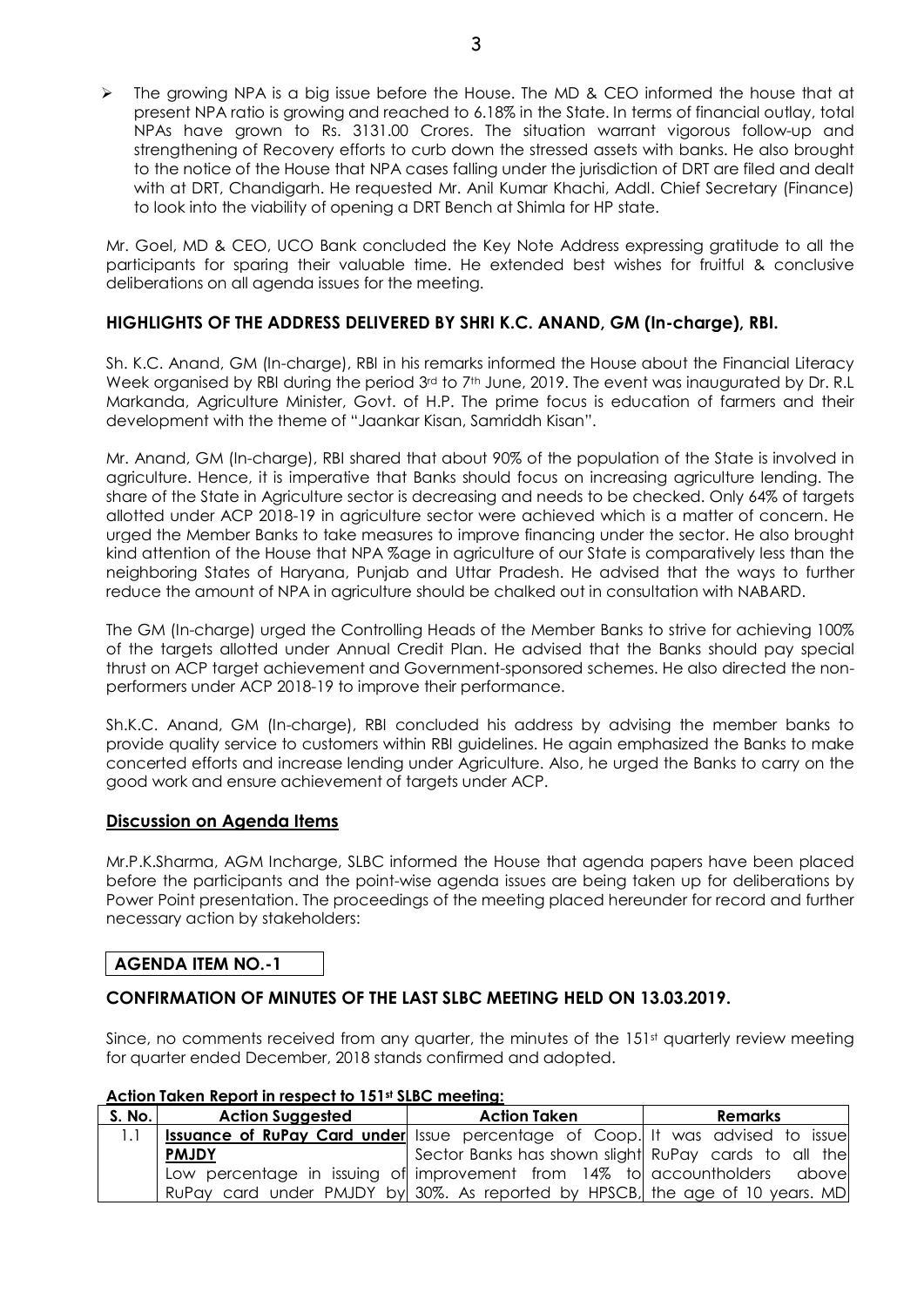|     | Coop. Sector Banks                                                                                                                                                                                                                                                                                                                                                                                                                                                                                                                                                                         | cards have been issued in HPSCB<br>49%<br>of<br>accounts<br>having<br>balance.                                                                                                                                             | informed<br>that<br>card issuance will<br>be<br>75%<br>completed<br>in<br>accounts up<br>to<br>Sept,<br>2019. Also, GM<br><b>KCCB</b><br>assured that cards will be<br>issued in 50% accounts up<br>to June, 19.                                                                                         |
|-----|--------------------------------------------------------------------------------------------------------------------------------------------------------------------------------------------------------------------------------------------------------------------------------------------------------------------------------------------------------------------------------------------------------------------------------------------------------------------------------------------------------------------------------------------------------------------------------------------|----------------------------------------------------------------------------------------------------------------------------------------------------------------------------------------------------------------------------|----------------------------------------------------------------------------------------------------------------------------------------------------------------------------------------------------------------------------------------------------------------------------------------------------------|
| 1.2 | Reporting of No. of PMJDY A/Cs As of 31.03.2019, Overdraft<br>having OD Facility<br>Reporting<br>having OD facility should be 611.72 lakhs.<br>done                                                                                                                                                                                                                                                                                                                                                                                                                                        | facility is availed in 27414<br>of PMJDY A/Cs accounts amounting to Rs.                                                                                                                                                    | Mr. Khachi advised that<br>to<br>increase<br>coverage<br>facility,<br>OD<br>under<br>customers<br>should<br>be<br>sensitized that the facility<br>can be used to meet<br>short-term needs. Also,<br>RBI to issue instructions to<br>disseminate<br>FICS<br>to<br>information on OD facility<br>in camps. |
|     |                                                                                                                                                                                                                                                                                                                                                                                                                                                                                                                                                                                            |                                                                                                                                                                                                                            | From<br>next<br>quarter<br>the<br><b>Banks</b><br>onwards,<br>report to SLBC<br>should<br>Eligible<br><b>PMJDY</b><br>Total<br>Accounts for availing OD<br>facility; out of which how<br>many availed the same.                                                                                          |
| 1.3 | <b>Insurance Claim Cases Pending</b> As per reporting done by HO<br>for More Than 2 Months under of Insurance Companies on<br><b>PMJJBY &amp; PMSBY</b><br>Insurance claim cases under ->38 cases pending under<br>PMJJBY & PMSBY should not PMJJBY(37-LIC)<br>remain pending for more than<br>2 months                                                                                                                                                                                                                                                                                    | the PMJDY portal:<br>->45 cases pending under<br><b>PMSBY</b><br>Oriental<br>$(38 -$<br>Insurance)                                                                                                                         | Mr. Khachi instructed the<br>representatives from LIC<br>and Oriental Insurance to<br>figure out the reason why<br>mismatch between portal<br>and data available with<br>their<br>office,<br>and<br>also<br>reconcile the data as on<br>30.06.2019.                                                      |
|     |                                                                                                                                                                                                                                                                                                                                                                                                                                                                                                                                                                                            | As per data reported by ROs<br>of LIC and Oriental Insurance,<br>they have zero insurance<br>claims pending for more than<br>2 months as of 31.03.2019.                                                                    |                                                                                                                                                                                                                                                                                                          |
| 1.4 | Deployment of BCs by Coop.<br><b>Sector Banks</b><br>Due to policy hurdles, Coop.<br>Sector Banks are unable to<br>deploy BCs.                                                                                                                                                                                                                                                                                                                                                                                                                                                             | HPSCB informed that the Bank As Cooperative sector<br>exploring possibility of<br>İS.<br>deploying PACS as BCs.<br>As informed by KCCB and<br>JCCB, the Banks are still removed.<br>experiencing<br>policy<br>constraints. | banks are not authorized<br>deploy<br>to<br>BCs,<br>this<br>agenda<br>item<br>stands                                                                                                                                                                                                                     |
| 1.5 | <b>Demand of collateral under</b> As<br><b>NULM cases by Andhra Bank</b><br>In 150 <sup>th</sup> SLBC meeting, State letter<br>Mission Manager, NULM, raised 2853/03.03.002/2018-19 dated<br>the issue of collateral being 01.05.2019 has clarified that<br>demanded for NULM cases by their Bank strictly follows RBI<br>Andhra Bank Kullu. The issue guidelines and none of their<br>was again raised in 151st SLBC branch has asked for any<br>wherein<br>meeting<br>it.<br>decided that Andhra Bank will NULM. Also, the Bank has <b>Member Banks to have a</b><br>provide explanation | per<br>received from RBI vide their<br>no.<br>was collateral<br>security<br>under<br>to RBI, submitted written consent <b>sympathetic view while</b>                                                                       | communication During the deliberations,<br>Joint<br>Director,<br><b>NULM</b><br>apprised the House that<br>the reply furnished by<br>Andhra<br>bank<br>offers<br>contradictory statements.<br>As directed by Mr. Khachi<br>this matter stands closed<br>with<br>instructions<br>tol                      |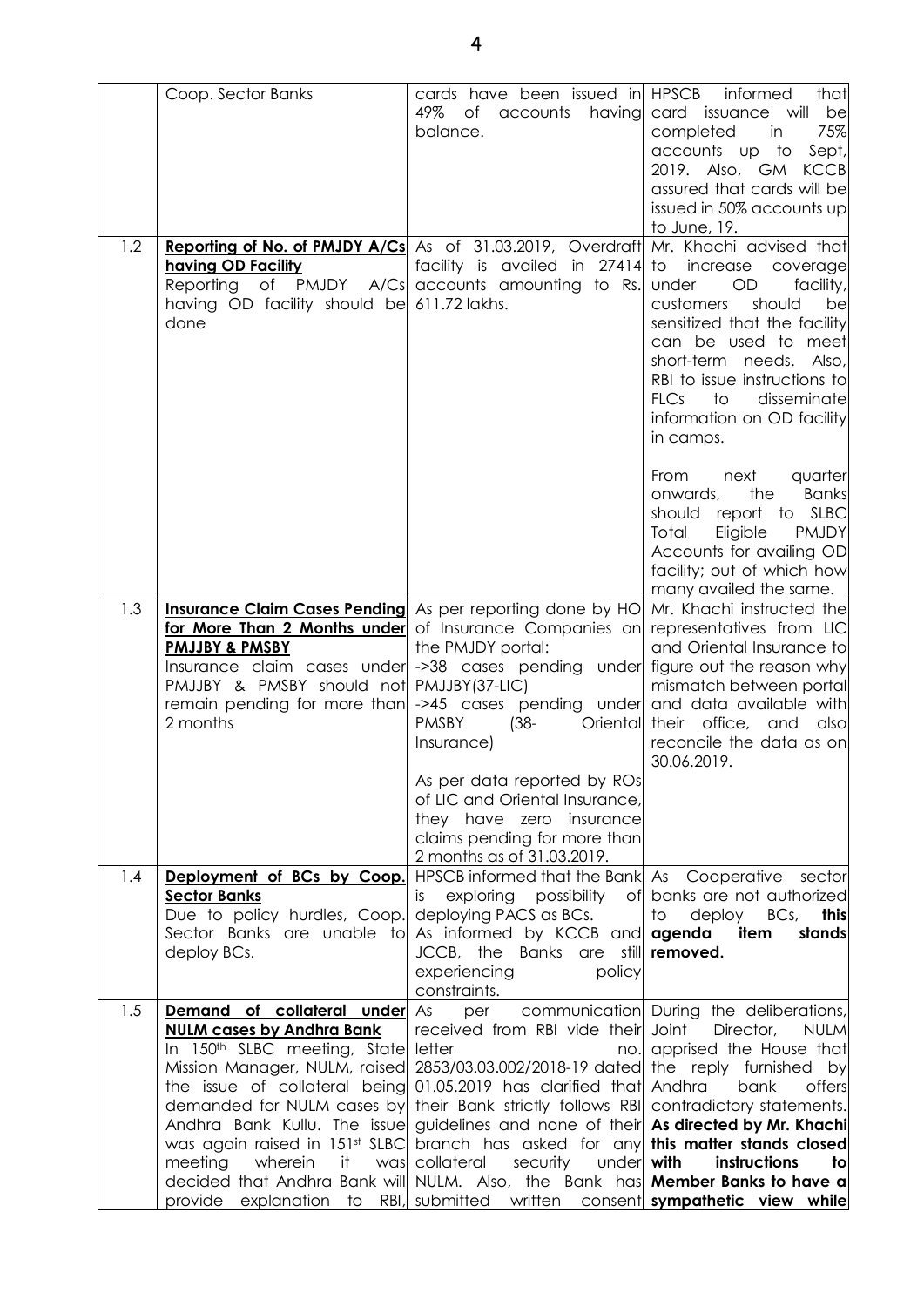|     | Shimla                                                                                                                                                                                                                                                                                                                                                                                                                                                                                                                                                                                    | from the borrowers wherein <b>sanctioning loans under</b><br>they have confirmed that no the Scheme and ensure<br>collateral was demanded by such cases don't recur.<br><b>Bank</b><br>and<br>they<br>have<br>withdrawn<br>their<br>cases<br>voluntarily.                                                                                                                                                                                                                                       |                                                                                                                                                 |
|-----|-------------------------------------------------------------------------------------------------------------------------------------------------------------------------------------------------------------------------------------------------------------------------------------------------------------------------------------------------------------------------------------------------------------------------------------------------------------------------------------------------------------------------------------------------------------------------------------------|-------------------------------------------------------------------------------------------------------------------------------------------------------------------------------------------------------------------------------------------------------------------------------------------------------------------------------------------------------------------------------------------------------------------------------------------------------------------------------------------------|-------------------------------------------------------------------------------------------------------------------------------------------------|
| 1.6 | eligible<br>for<br><b>Interest</b><br>Cases<br><b>Subvention under NRLM</b><br>The Chief Secretary, Govt. of<br>H.P. advised the member banks<br>to submit the list of pending<br>eligible<br>for<br>interest<br>cases<br>subvention under NRLM.                                                                                                                                                                                                                                                                                                                                          | On pursuing the matter with The updated list will be<br>NRLM Deptt., District-wise & submitted by SLBC to the<br>Phase-wise list of pending Deptt.<br>cases was provided to the Development<br>Convener<br><b>Bank</b><br>and<br>latest/updated<br>status<br>sought from the concerned few Banks.<br>Banks.<br><b>The</b><br>said list<br>was<br>circulated by Convener Bank<br>on 29.05.2019. Response is<br>awaited from<br><b>Banks</b><br>and<br>compiled list will be provided<br>shortly. | Rural<br>Οf<br>30 <sup>th</sup><br>by<br>June, 2019, as the report<br>was is yet to be received from                                            |
| 1.7 | <b>Progress under MMSY</b><br>The Chief Secretary, Govt. of report received from different held during review of<br>H.P.<br>expressed<br>his<br>dismal<br>disappointment<br>over<br>performance of Banks under on 15.05.2019 whereas 853 mentioned that in the<br><b>Banks</b><br>have<br>Scheme.<br>the<br>sanctioned only 36 cases up to Banks.<br>15.01.2019.                                                                                                                                                                                                                          | As per the latest progress Detailed discussions were<br>DICs through LDMs, Banks Agenda item on MMSY.<br>have financed 368 cases as ACS<br>pending<br>cases<br>are<br>with                                                                                                                                                                                                                                                                                                                      | (Fin)<br>specially<br>next SLBC Meeting, the<br>status of these pending<br>cases shall be discussed.                                            |
| 1.8 | <b>Progress under eHimbhoomi</b> The matter was vigorously Representative<br>Portal<br>In the 148 <sup>th</sup> SLBC meeting, the was ensured that log-in issue Records<br>Deptt. of Revenue, Govt. of of all Bank Branches was<br>H.P. had confirmed creation redressed. It was reported by<br>implementation<br>and<br>http://ehimbhoomi.nic.in portal<br>and<br>Agenda<br>issue<br>was<br>dropped.<br>In the 151 <sup>st</sup> SLBC Meeting, LDMs level.<br>House<br>apprised<br>the<br>that<br>although the site is ready but DLR was requested to follow-<br>Log-in was not allowed. | followed up with LDMs and it Department<br>of the<br>LDMs<br>that<br>records<br><b>Banks</b><br>entered<br>by<br>pending for 'Approval' with ensure<br>Nodal Officers at District/Tehsill the next SLBC Meeting.<br>up with District Authorities.                                                                                                                                                                                                                                               | from<br>of<br>Land<br>was<br>not<br>available for comments.<br>They<br>separately<br>are<br>are being<br>requested<br>to<br>participation<br>in |

## **AGENDA ITEM NO.-2**

#### **FINANCIAL INCLUSION CAMPAIGN IN HIMACHAL PRADESH- REVIEW FOR MARCH, 2019.**

#### **Agenda 2.1: Progress under Pradhan Mantri Jan Dhan Yojana (PMJDY)**

The Agenda deliberations initiated with achievements under Pradhan Mantri Jan Dhan Yojana (PMJDY) in Himachal Pradesh. The highlights under PMJDY and other Financial Inclusion initiatives in the State are mentioned below:

- · Banks have total 10.99 lakh PMJDY accounts as of March, 2019.
- · Banks have issued nearly 9.24 lakh RuPay Debit Cards to the PMJDY account holders and thus covered more than 84% PMJDY account holders.

In this regard following Issues came up for deliberations in the House: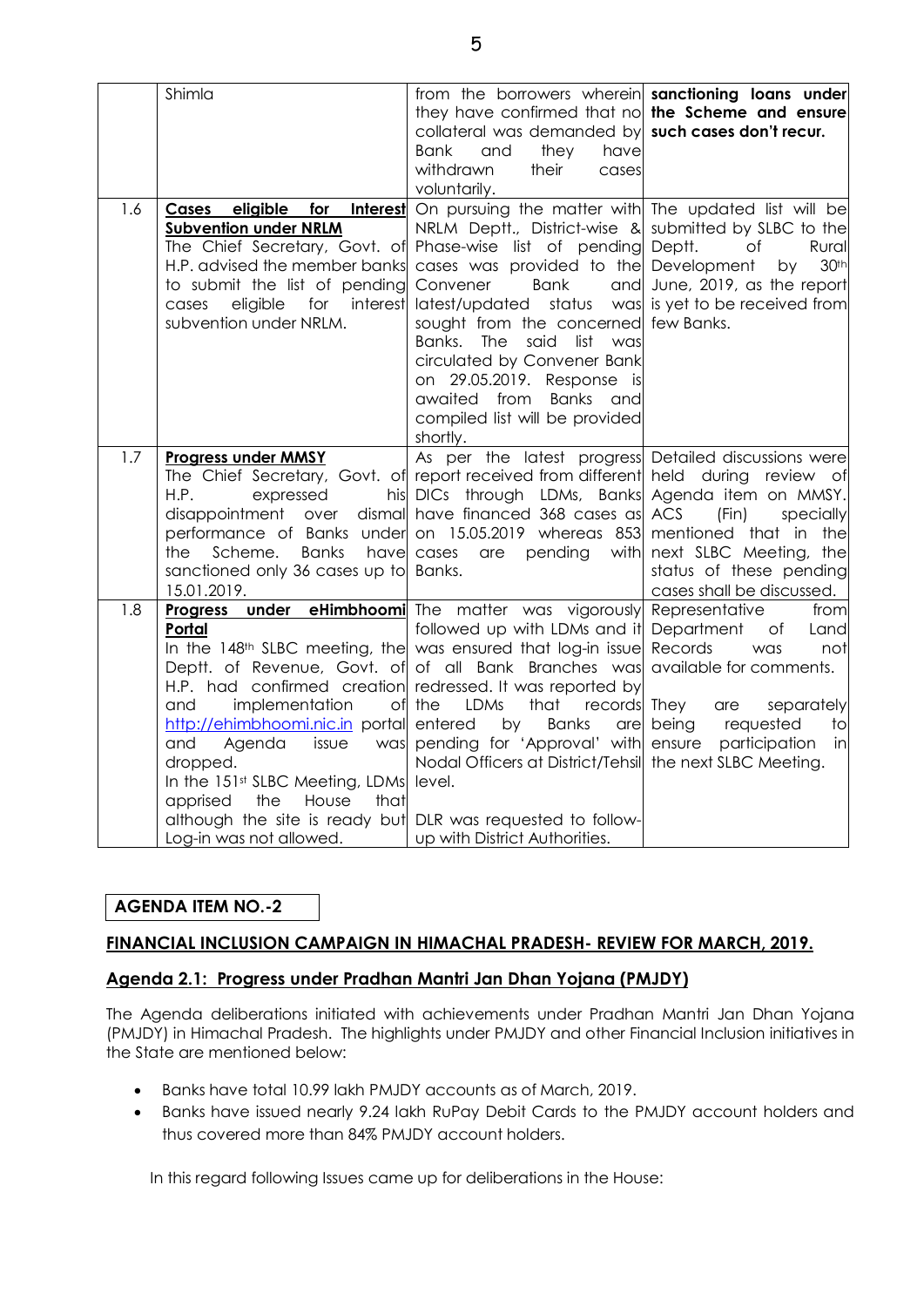- a) Mr. Anil Kumar Khachi, Additional Chief Secretary, Govt. of H.P. advised that banks should classify PMJDY accounts as minor and major and the same must be reported to SLBC, which will enable in ascertaining that how many adults have been covered by this scheme (as 2<sup>nd</sup> phase of PMJDY is initiated predominantly with focus on coverage of 'Every Household' to 'Every Unbanked Adult').
- b) The issue of activation and usage of RuPay Debit Cards was deliberated and Mr. Khachi advised that banks should pay focused attention on sensitization of the benefits of RuPay cards usage. He suggested that bifurcated position in respect of number of active/inactive RuPay Debit Cards must be reported, so that strategy can be drawn to activate the inactive cards. Member Banks to report the data on active/inactive cards.

#### (**Action: All Member Banks)**

c) Mr. Anil Kumar Khachi advised that the member Banks should ensure that RuPay cards are issued to at least 84% of the total PMJDY accounts by the end of July, 2019. He advised to form a sub-committee to review the progress under card issuance.

## (**Action: All Member Banks/Convenor Bank)**

More than 89% PMJDY A/Cs are linked with Aadhaar number. The House expressed satisfaction in Aadhaar linkages of Bank account under PMJDY scheme.

## **Agenda Item No-2.2: Social Security Schemes: (PMSBY/PMJJBY/APY)**

The performance of Banks under Social Security Insurance schemes viz. PMSBY and PMJJBY placed before the House. Banks have enrolled total 11.99 lakh under PMSBY and 3.18 Lakh account holders under PMJJBY up to end of March, 2019.

## **Insurance Claims settlement under Micro Insurance Schemes i.e. PMSBY & PMJJBY.**

**Pradhan Mantri Suraksha Bima Yojana (PMSBY):** Banks have enrolled nearly 11.99 lakh account holders under the Scheme. Under this Scheme 520 account holders have benefitted with receipt of insurance claim to the nominees.

**Pradhan Mantri Jeevan Jyoti Bima Yojana (PMJJBY):** Banks have enrolled more than 3.18 lakh account holders under this scheme and nearly 945 beneficiaries have been paid insurance Claim under the Scheme as of 20.05.2019.

**Issue:** Delay in settlement of Insurance claims, 45 cases have been pending for more than 2 months under PMSBY scheme. Also 38 cases have been pending under PMJJBY scheme for more than two months. Beneficiaries enrolled under both the above mentioned Micro Insurance schemes belong to low income group and Banks need to ensure that necessary paper formalities are completed without any hassle and Insurance Companies to ensure that claims should not remain pending beyond two months.

During the deliberations, it was highlighted that one of the reasons for rejection of insurance claims was the failure to debit premium by Banks. Mr. Khachi took strong note of this and instructed the Controlling Heads to ensure premium deduction on a campaign mode. He advised that the review should be done at branch level and ensure compliance.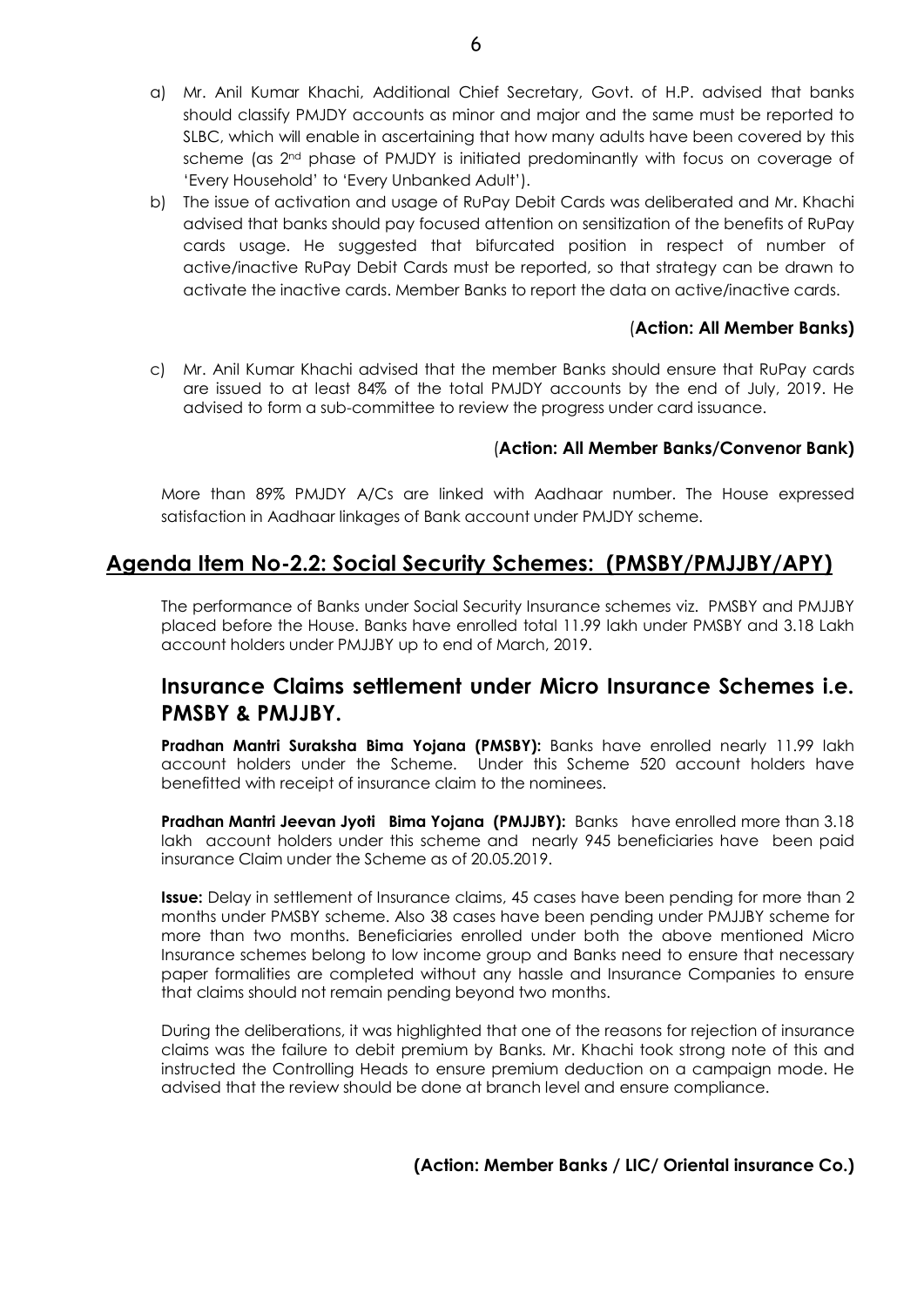## **Atal Pension Yojana (APY):**

Progress under APY is slow and banks and Department of Post have enrolled only around 97,000 account holders under the Scheme till the end of March, 2019. House requested member banks to cover the eligible account holders in a camp mode. In the course of deliberation, Mr. A.K. Goel, MD & CEO, UCO Bank suggested that the services of BCs should be utilized to popularize the Scheme. Also, it should be ensured that the BCs are themselves enrolled under the Scheme.

Mr. Khachi advised the Banks to achieve the target of enrolling 5 persons per month per branch as set by PFRDA and by the end of September quarter and reach the figure from 97000 to 150000 persons.

All member Banks were requested for organizing awareness camps in coordination with State Government Departments for coverage of workers in unorganized sectors. Private Sector Banks were advised to show better performance under Govt. schemes.

#### **(Action: All Member banks In HP / Department of Post in H.P./ Rural Dev. Deptt./Social Justice & Empowerment)**

## **2.5. Business Correspondent Agents (BCAs) – Bank Mitras**:

As of 31.03.2019, banks have deployed total 1403 active Bank Mitras in Himachal Pradesh. The cooperative sector banks have not deployed any BCA due to some policy hurdles.

## **(Action: HPSCB, KCCB, JCCB, NABARD)**

Mr. A.K. Goel, MD & CEO, UCO Bank reiterated that a special committee should be formed to review the performance of BCs on a regular basis.

Mr. Anil Kumar Khachi opined that vibrant BCs should be enrolled by the Banks. He expressed that workshops should be regularly conducted to sensitize them about the different schemes.

It was deliberated in the meeting that the current remuneration paid to BCAs is not adequate. Member Banks were requested to revisit the current remuneration structure and inform SLBC of the steps taken. Banks were advised to submit the details of defunct BCs to SLBC so that regular monitoring of the same could be done. The House emphasized to engage the IBA-certified BCAs with additional job of mobilizing credit proposals and recovery of Bank dues.

## **(Action: All Member Banks in H.P.)**

Mr. K.C. Anand, GM (In-charge), RBI informed the House that PNB is conducting survey on the BC structure in the State and will help in developing strategies to improve BC performance. He told that the increasing number of Inoperative/ inactive BCAs is a matter of serious concern and needs to be addressed. The GM, RBI pointed out that majority of existing BCA deployed by major Banks are defunct and defunct BCAs should be immediately replaced. He emphasized banks to ensure at least the minimum prescribed remuneration to BCAs should be released in time and provide them the proper hand holding support in resolving technical issues faced by them in their day to day operations so as to make BCA model more effective and viable.

#### **(Action: All Member Banks in HP)**

In order to effectively monitor BCAs performance, Mr. Anand advised that bank-wise reporting of average number of transactions and average amount of transactions per day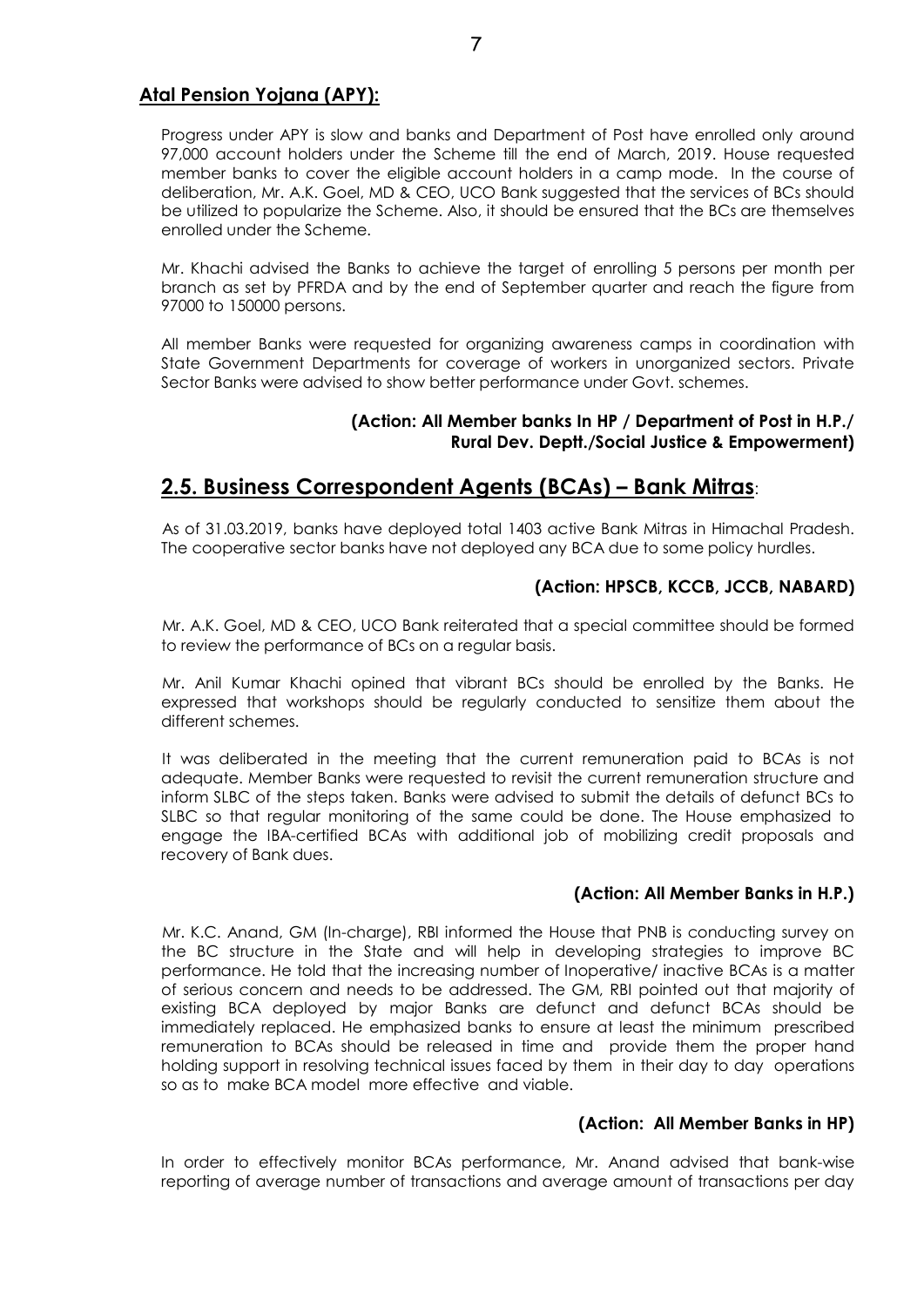per BC should be done. He also suggested that Banks should hold regular meetings with BCs to analyze the issues.

#### **(Action: All Member Banks in HP)**

# **2.6: Pradhan Mantri Mudra Yojana (PMMY)**

The progress under PMMY placed before the House. Banks have financed more than 172862 Micro & Small Entrepreneurs under the scheme with amount outstanding of Rs. 2900.06 Crores as of 31.03.2019.

The number of MUDRA Cards issued by banks are just 61127 as of 31.03.2019 and there is a need to issue Mudra Cards to the more loanees to give them the option of hassle free credit availment up to certain limit of the total credit limit extended under the scheme. All member banks requested to pay focused attention for issuance of MUDRA Cards. Member Banks were advised to ensure that Mudra cards should be issued to all the working capital accounts.

The option of convergence of MUDRA loan with The DAY NULM scheme (poverty alleviation Programme for Urban poor) up to the maximum of Rs 2.00 lakh is available to banks and they should lodge claim for interest subsidy in eligible Mudra loans sanctioned by Banks under PMMY with the Urban Development Department to extend benefit of concessional rate of interest to MUDRA loanees. The convener urged the Member banks to issue necessary instructions to their branches in this regard.

#### **(Action: All Member Banks in HP)**

## **2.7: Standup India Scheme ( SUIS):**

The latest progress under the scheme placed before the House. Banks have sanctioned Rs.29.53 Crores to 126 new entrepreneurs up to quarter ended March 2019 in this financial year. Since inception total 637 women and 322 SC/ST new entrepreneurs have been financed by banks under the Scheme.

The Convenor requested member banks to update the latest status of the proposals received by Bank "On-line" on the Standup India portal on regular basis.

The House observed that Public Sector banks have major contribution of about 92% in financing the eligible beneficiaries under the Scheme and there is negligible contribution from Private Sector banks. House impressed on Private Sector Banks to ensure their active participation in financing the new entrepreneurs under the scheme.

Mr. Anil Kumar Khachi, Addl. Chief Secy. (Finance) advised that the Branch Managers who fail to achieve their set targets under Govt, sponsored schemes should be penalized. Also, Banks can be flexible with their targets and rather than financing one beneficiary each from SC/ST and women categories, they can finance beneficiaries from a single category also so that allotted targets are achieved.

Cooperative banks do not participate in loaning under the scheme as CGTMSE cover is not applicable to them. Mr. Ravindra Kumar, GM NABARD apprised the House that the matter of providing CGTMSE cover to Scheduled Cooperative Banks was also taken up with Chief Minister, H.P. Mr. Khachi, Additional Chief Secretary (Finance) advised Mr. S.R. Mehar, Deputy Secretary, DFS, Govt. of India to take up the matter at the appropriate platform to bring them under the fold of CGTMSE so that Cooperative Banks can also lend under the scheme.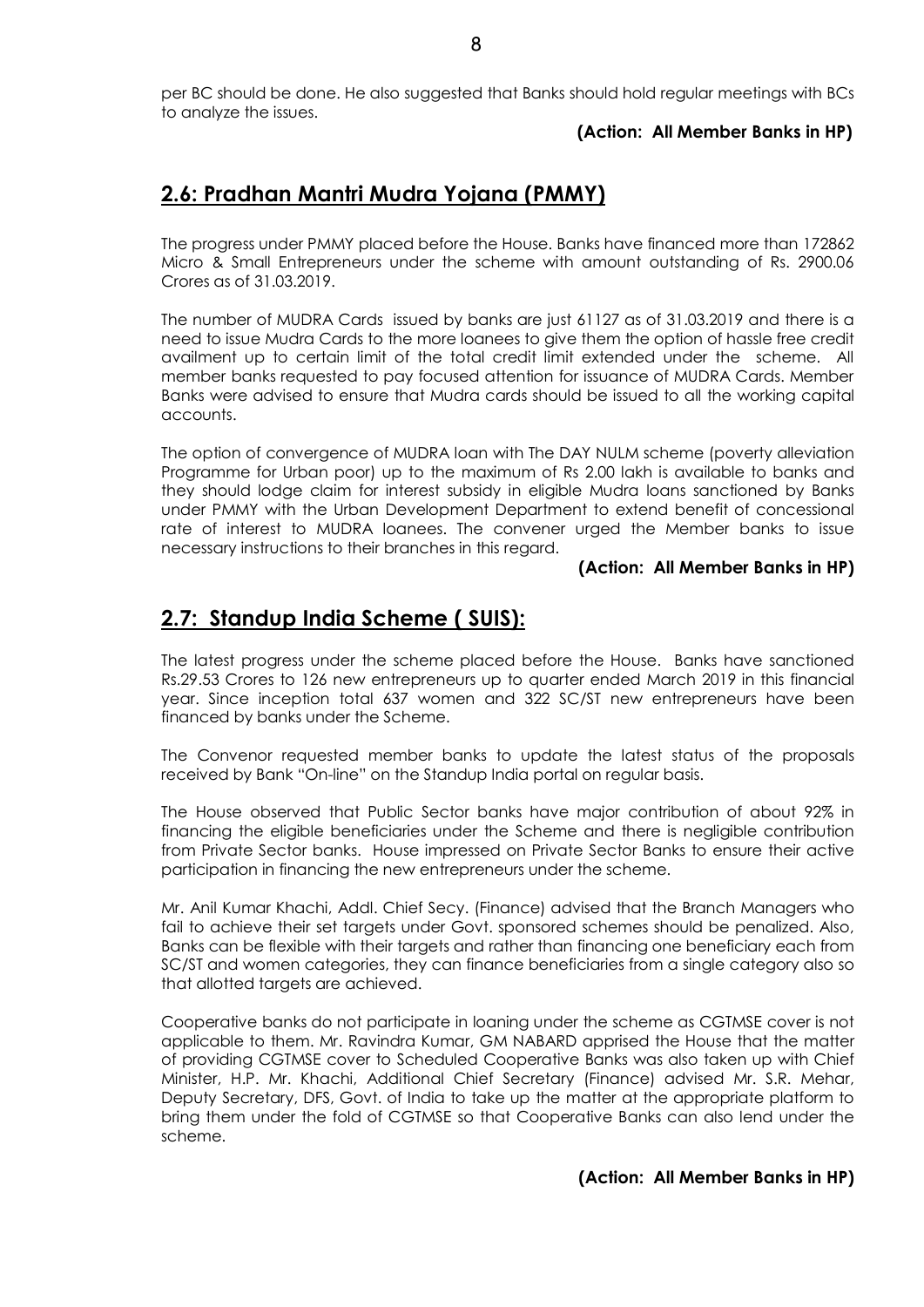#### **AGENDA ITEM NO -3**

## **Agenda item No-3: Review of Performance under Major Centrally Sponsored Scheme for the Quarter ended March, 2019.**

The progress under credit linked Government sponsored programs/Schemes like NRLM, NULM, PMEGP, DEDS etc up to quarter ended March, 2019 reviewed by the House wherein following important points were emerged:

#### **Agenda 3.1: National Rural Livelihood Mission (NRLM) Scheme:**

Progress under the scheme reviewed in a Sub-Committee Meeting held on 03.06.2019 under the Chairmanship of Deputy CEO, HPSRLM and attended by Member Banks and Implementing agency HPSRLM.

- · As per **latest progress** available on NRLM Bank linkages Portal, banks have disbursements of **Rs. 57.64 crore to 4500 SHGs** up to 27.05.2019.
- · Banks have **237 pending cases** as per position emerged in review meeting. (Bankwise list at page-16). Controlling Head of member banks to instruct their branches to adhere to time norms for disposal of sponsored cases and inform disposal of sponsored cases to sponsoring Agencies (BDO office in each block).
- · **Mapping of Loan accounts under NRLM** for interest subvention payment: There are nearly 6440 cases wherein mapping is pending. Banks have been directed to use correct Product Code to Credit linked SHGs to mitigate the gap in mapping. Representative from HPSRLM informed the House that the Rural Development Department is conducting training programs at district level on the mapping process. Majority of the cases pending for mapping are from Kangra and Mandi districts. HPSRLM is following-up in a campaign mode and the issue will be resolved by 15th July, 2019.

Controlling Heads of member banks are advised to again circulate the scheme guidelines highlighting specific points to their branches and confirm the same to SLBC.

## **(Action: All member Banks, LDMs, SLBC Convenor/HPSRLM)**

#### **Agenda 3.2: National Urban Livelihood Mission (NULM):**

**Progress under the scheme reviewed in a Sub- Committee Meeting held on 04th June 2019 under the Chairmanship of Joint Director, NULM, H.P. and attended by State Mission Manager from NULM and Member Banks.** 

The proceedings of the subcommittee meeting held on 04.06.2019 placed before the house.

#### **HIGHLIGHTS:**

· **As per latest progress as of 31st March 2019**, banks have disbursements of **Rs. 841.64 lakhs to 506 individual beneficiaries, 1 Group and 131 SHGs**. Banks have converged 242 loan beneficiaries from Mudra scheme to provide benefit of interest subsidy. To have a realistic view of the convergence, Banks were requested to report total NULM cases sanctioned, out of which Convergence done and subsidy received.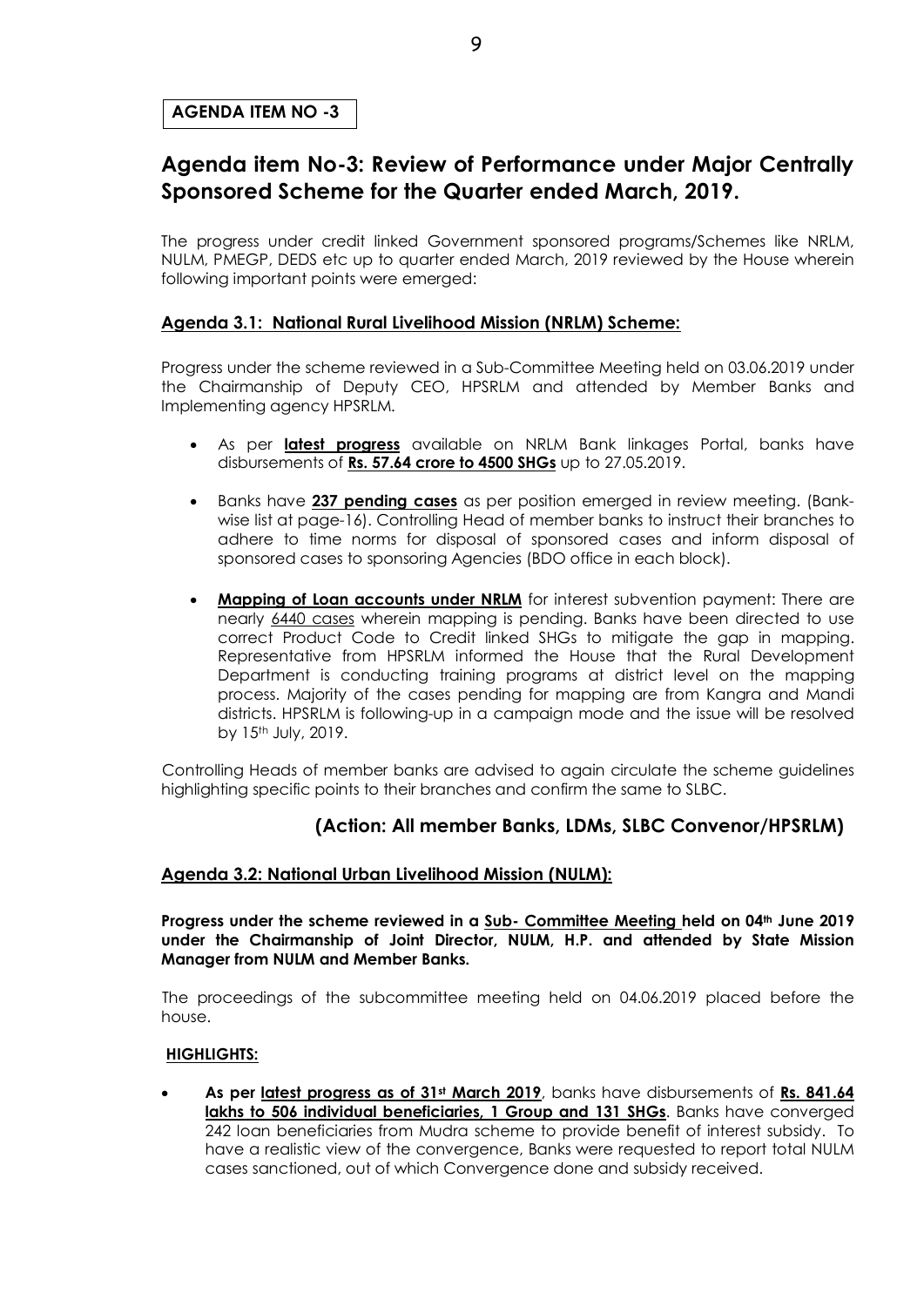- · Banks have **46 pending cases** as per position emerged in review meeting. (Bank-wise position placed before member banks in the House and Controlling Heads of member banks have been requested to instruct their branches to adhere to time norms for disposal of sponsored cases and inform disposal of sponsored cases to sponsoring Agencies (ULBs). Also, the reason for rejection of the cases sponsored should be clearly notified to the ULBs.
- **Centralized Processing of Interest Subvention:** Ministry of Housing and Urban Affairs, Govt. of India has signed **MOU with Allahabad Bank** for centralized processing of interest subvention through web portal.

Joint Director, Urban Development Department informed the House that as discussed in the review meeting, 750 cases are still having wrong product codes due to which the beneficiaries are not getting interest subvention.

All member Banks are requested to ensure that proper product code should be allotted for the Loan cases sanctioned under DAY NULM. If the problem still persists and is not resolved, Banks can close the earlier Loan Account opened under wrong Scheme Code and reopen the account with Correct Scheme Code.

As deliberated in 152<sup>nd</sup> SLBC meeting, interest subvention for year 2018-19 for HPGB and Cooperative Banks will be done manually till on-boarding of these banks is done. As of now, claims till 31st March, 2019 have to be submitted manually as different branches have the same IFS Codes both in HPGB and State Cooperative Banks.

 **(Action: All Member Banks/ NULM –Urban Development Deptt.)**

## **Agenda Item no- 3.3: PRADHAN MANTRI EMPLOYMENT GENERATION**

**PROGRAMME: (PMEGP) Progress under the scheme reviewed in a Sub-Committee Meeting held on 04th June, 2019 under the Chairmanship of Deputy Director KVIC and participated by officials from other implementing agencies (i.e. KVIB, DIC) and Member Banks.** 

- ÿ Progress up to period ended **31st March 2019**, banks have disbursements of **Rs. 58.03 Crores to 1564 entrepreneurs**.
- ÿ Banks have total **449 sponsored proposals pending** for disposal as position emerged in the review meeting of subcommittee held on 04<sup>th</sup> June, 2019. Member banks are requested to update the status of proposals On-line in the PMEGP Portal on regular basis.
- ÿ **Interest subsidy under PMEGP** is being granted to eligible entrepreneurs. All member banks are requested to instruct their Bank branches to submit claim for interest subsidy to implementing agencies as per procedure.

Industries Department, H.P. discussed that already financed units may be given second dose of finance and concerned banks have been directed to update the status of existing loan accounts in the PMEGP portal. He also advised the member Banks to check the online portal regularly and resolve pendency in a timely manner.

Mr. Khachi, Addl. Chief Secretary (Finance) instructed that the pendency under NRLM, NULM and PMEGP schemes should be kept to a minimum. Pending cases under the schemes as highlighted in the meeting will be reviewed in the upcoming SLBC meeting.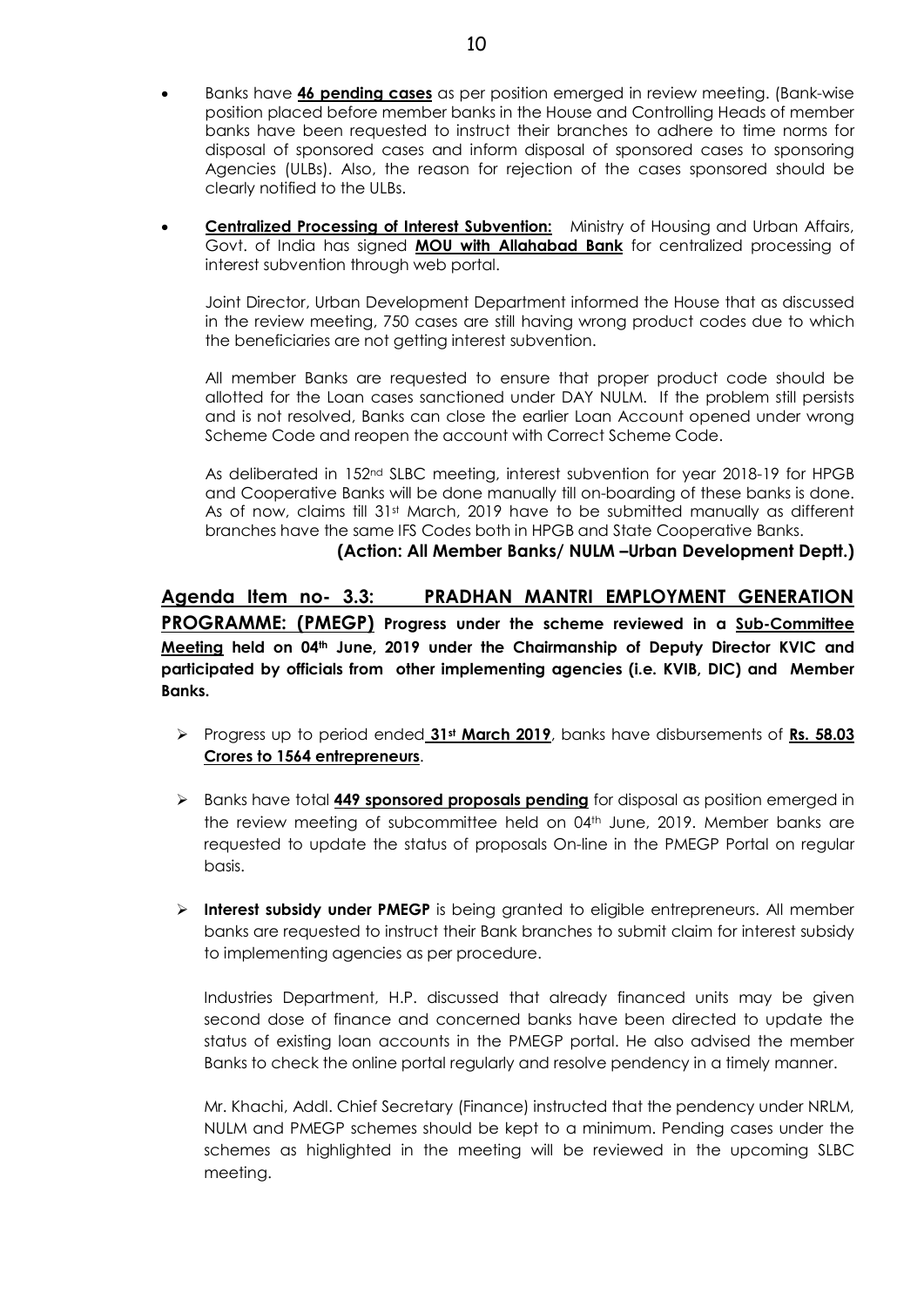Mr. K.C. Anand, GM (In-charge), RBI advised the Member banks to adhere to BCSBI Codes and ensure that no loan proposal remains pending with them beyond six (6) weeks.

## **(Action: All Member Banks/ KVIC/SLBC Convenor)**

## **Agenda Item no- 3.4: Pradhan Mantri Awas Yojana (Urban):**

Pradhan Mantri Awas Yojana (PMAY) – Housing for all (Urban) has been launched on all India basis w.e.f. 17.6.2016 and is operational in all the statutory towns and planning areas as notified with respect to the statutory town and planning and which surround the concerned municipal area.

- $\triangleright$  Credit linked subsidy component is being implemented as a Central Sector Scheme. Credit linked subsidy will be provided on home loans taken by eligible urban poor (EWS/LIG) for acquisition, construction of house.
- $\triangleright$  Banks have sanctioned 168 proposals amounting to Rs. 857.09 lakhs during the period ended March, 2019. Only fourteen banks namely Allahabad Bank, Bank of Maharashtra, Canara Bank, Central Bank of India, Corporation Bank, Oriental Bank of Commerce, Punjab National Bank, State Bank of India, UCO Bank, Union Bank of India, United Bank of India, Vijaya Bank, HP State Cooperative Bank and H P Gramin Bank have reported progress during the period ended March 2019. Controlling Head of member banks are requested to monitor the progress under the scheme closely. Mr. Goel, MD & CEO, UCO Bank urged the member Banks to ensure maximum financing under the scheme owing to less NPA percentage under the Scheme as it is subsidy-linked. Bank-wise performance will be reviewed in the next SLBC meeting. **(Action: All Member Banks in HP)**

## **Agenda Item no- 3.5: Mukhya Mantri Swavalamban Yojana (MMSY)- Credit linked Subsidy Scheme launched by State Government**

The H.P. State Government notified two schemes namely "Mukhya Mantri Swavalamban Yojana-2018" by Industries Department and "Mukhya Mantri Yuva Ajeevika Yojana-2018" by Rural Development Department. In order to achieve congruity in both the schemes and to provide more benefits to the unemployed youth of the State, a new scheme is notified by merging the existing schemes, i.e., "Mukhya Mantri Swavlamban Yojana-2019.

The main objective of this scheme is to provide self employment to the youth of Himachal Pradesh between the ages of 18 to 45. The new scheme will be implemented by the Department of Industries. The eligible entrepreneurs will be financed by Banks in the State and proposals are being sponsored by the District Industries Centers to Banks in each district for credit linkages.

A review meeting held on 04.06.2019 with Member Banks at UCO Bank Zonal Office, Shimla under the Chairmanship of Deputy Director, Department of Industries to review the progress under review.

Banks have sanctioned total 368 cases under the MMSY Scheme up to 15.06.2019 and 853 cases are reported still pending with Member Banks.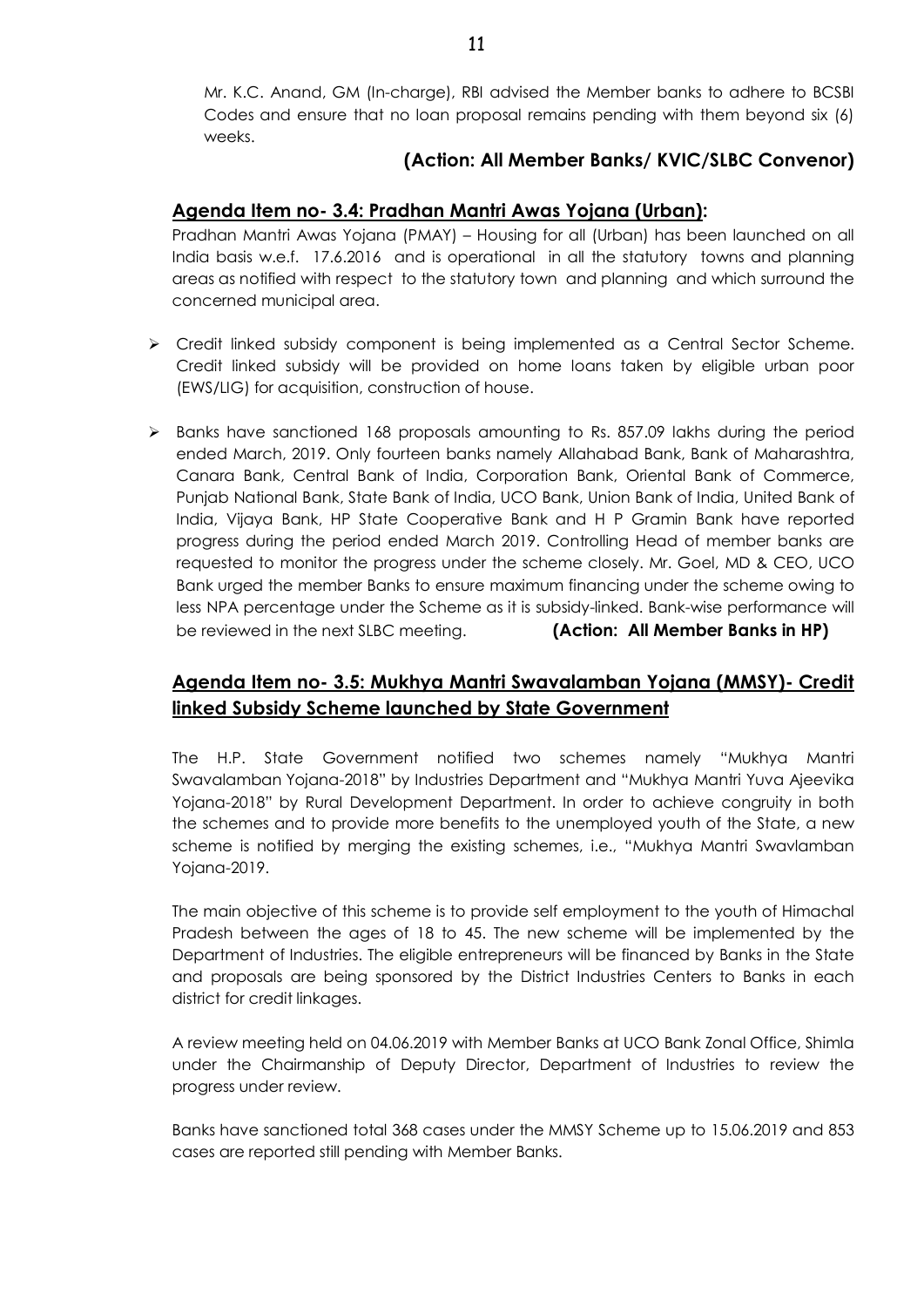Bank-wise pendency list has already been shared by Convener Bank with the Member Banks via email dated 01.06.2019. Controlling Heads of the Member Banks are advised to dispose of the pending cases in an expeditious manner.

Industries Department is also requested to provide the Branch-wise list of pending cases on regular interval so that monitoring and disposing of the pending cases can be done in a more effective manner.

Representative from Industries Department highlighted that certain Bank branches are demanding collateral even for loans below Rs. 10 lakhs. Mr. Khachi, Additional Chief Secretary (Finance) directed the Industries Department to provide the list of such cases which could be discussed at the SLBC platform and explanation be sought from erring officials.

Member Banks submitted that branch-wise pendency list should be provided so that effective monitoring can be done.

## **(Action: All Member Banks in HP/ Industries Deptt.)**

## **AGENDA ITEM NO.-4**

## **Agenda Item No-4: Performance under Annual Credit Plan (ACP) 2018-19 – Period-ended 31st March, 2019:**

The achievement up to period ended 31st March, 2019 under ACP 2018-19 mentioned in the agenda notes placed before the House. Banks have disbursed fresh loans to the tune of Rs. 21497.93 crore to more than 6.41 lakh new units.

The overall achievement against the target set for year-ended March, 2019 recorded at 91.29%. The sub-sector wise achievements for period-ended March 2019 under ACP-2018-19 placed before the House– Priority sector advances- Rs. 16,517.78 Crores (79.85%); Non Priority sector advances- Rs. 4,980.15 crore (173.98%); Agriculture sector– Rs. 6,913.83 crore (64.90%), MSME advances– Rs. 7,478.79 crore (109.45%).

The House observed that achievement under Education loans is comparatively low, i.e. 26.82% (Rs. 91.20 crore) and Banks need to pay attention for credit expansion to these categories of Loans. All banks were requested to monitor the progress closely.

## **(Action: All Member Banks in HP)**

#### **Annual Credit Plan (ACP) 2019-20 for Himachal Pradesh**

The Annual Credit Plan (ACP) for FY 2019-20 finalized by the Lead District Managers for their respective districts and duly launched in the district.

#### **Highlights of ACP 2019-20 (As placed before Steering Committee and the House in 152nd SLBC Meeting)**

- The aggregate ACP for FY 2019-20 in the State for fresh disbursement finalized to the tune of Rs, 2384041.95 lakhs for more than 10.14 lakh new units.
- The District-level ACP for 2019-20 finalized by LDMs based on the PLP Projections and Actual achievements over the past year under Priority Sector and Non-Priority Sector.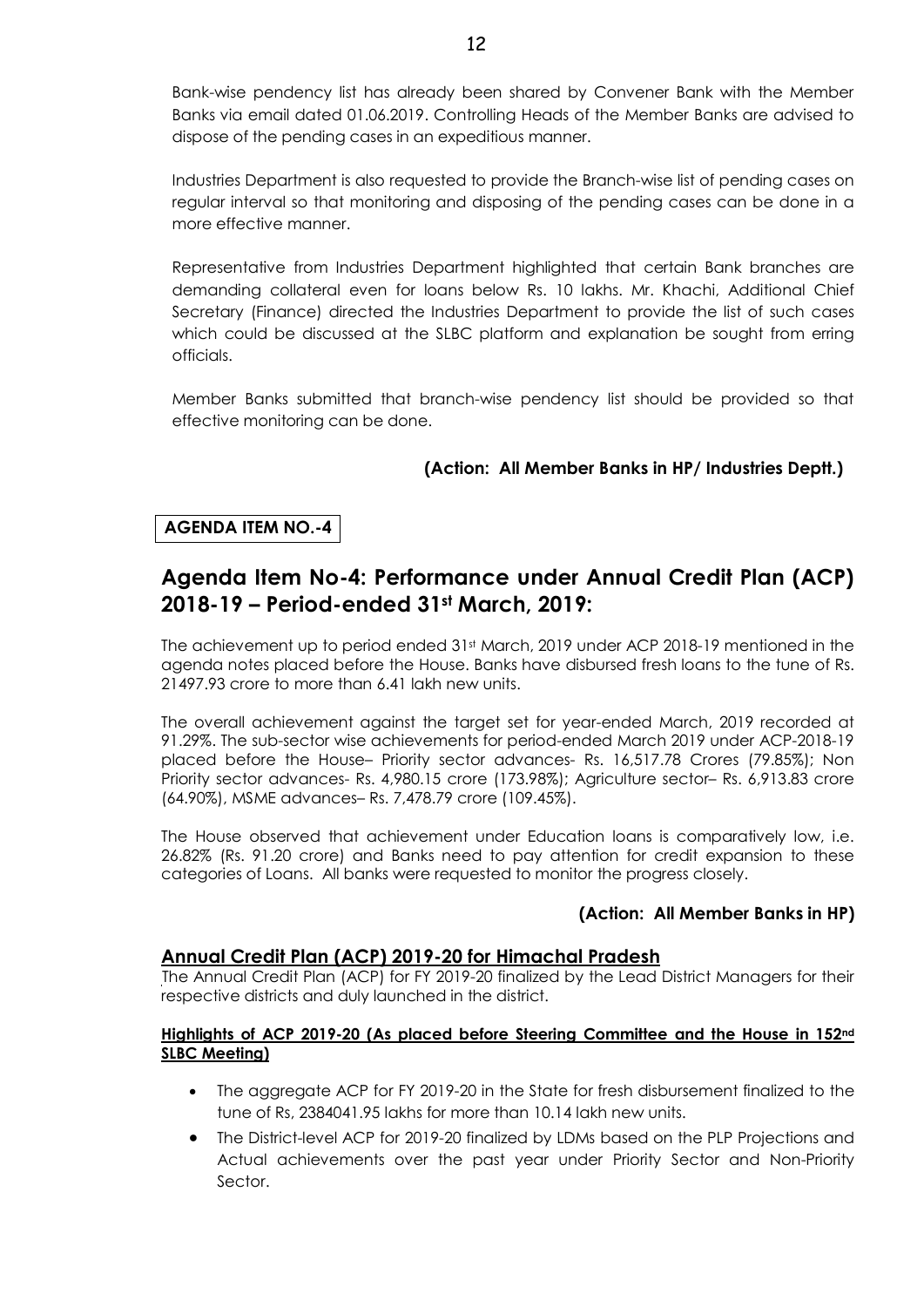- · The Annual Credit Plan outlay for FY 2019-20 increased by 1.24% over the previous year's ACP projection for FY 2018-19.
- · The ACP outlay for FY 2019-20 increased by 10.89% over the previous year's ACP achievement for FY 2018-19.

During the deliberations, it was noted that the targets under Priority and Non-Priority Sector need to be revised. The House approved the Annual Credit Plan for the FY 2019-20 for the State of H.P. subject to review. Necessary changes have been made to the proposed ACP for FY 2019-20 and will be circulated shortly.

NOTE: The ACP targets were reviewed in a Special sub-committee meeting held on 13.06.2019 at NABARD Office and targets were revised upwardly in consultation with all stake holders. After revision, target for Priority Sector were given 7.17% above the last year Targets (reviewed and enhanced from 1.21%) which comes to 15.04% (reviewed and enhanced from 10.90%) above the Achieved Targets for 31.03.2019. The meeting was attended by General Manager, NABARD, AGM RBI and representatives of major Banks including AGM & Chief Manager, SLBC. The Districtwise targets were distributed further and forwarded to LDMs for reallocating amongst their Branches in the respective Districts with instructions to upload the same on the website www.slbchp.com.

#### **(Action: LDMs, SLBC Convener)**

#### **AGENDA ITEM NO -5**

## **Agenda No-5: Banking Business Performance highlights in Himachal Pradesh as of March, 2019.**

The highlights of banking business in the State as of March, 2019 placed before the House. The convener expressed that MD and CEO, UCO Bank has already highlighted various performance indicators of banking sector in the State in his key Note Address to the House.

The performance highlights in Banking Sector in the State for March, 2019 placed before the House mentioned as below;

- ® Total Banking Business has crossed Rs.1.67 lakh crore as of March, 2019 with Y-o-Y growth of nearly 17.07%.
- ® Deposits have grown to Rs. 1.16 lakh Crores with Y-o-Y growth of 10.67%
- ® Advances have grown to Rs. 0.50 lakh Crores with Y-o-Y growth of 35.10%. House urged upon Banks to give more thrust on credit expansion to give impetus to the growth and development of State.
- ® Priority Sector Credit (PSC) have share of 62.22% in total Loans & advances of banking sector in the state and the achievement is above the National Parameters of 40% set by RBI.
- ® Agriculture Sector loans have share of 18.69% of total advances and the achievement is above the National parameter of 18%.
- ® Lending to Weaker sections have share of 16.58% in total advances as against National Parameters of 10%.
- ® Advances to Women reached at 7.70% as against National Parameters of 5%.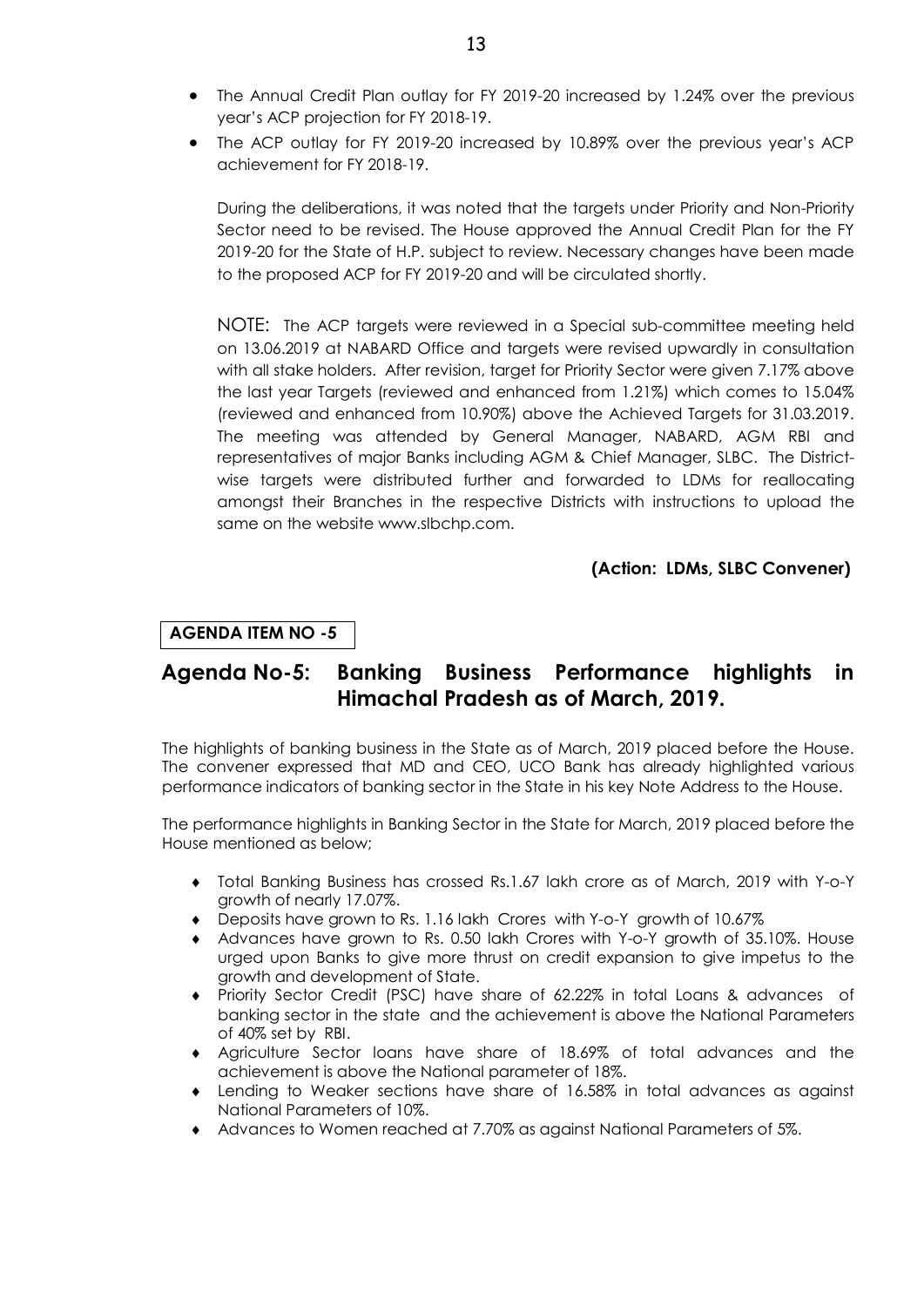### **Credit Deposit Ratio (CDR):**

The House expressed concern on the low CD ratio in the State. The CDR has slightly increased but still there is a need to boost the credit expansion to attain the sustainable growth in CD ratio.

- ® The overall CD ratio of the State as of March 2019 stood at 45.41% and it is persistently below the National Parameter of 60% set by RBI.
- ® **DISTRICT-WISE CDR**: The CDR in terms of District wise credit expansion, stood at the level of 43.30 %. Seven districts namely Bilaspur, Chamba, Hamirpur, Kangra, Lahaul & Spiti, Mandi, and Una, have critically low CDR i.e. below 40%.

House impressed on Banks for credit expansion in a big way. Special Sub-Committee (SSCs) of DCC formed in each district should regularly convene the meeting to deliberate way and strategies for increasing flow of credit.

## **(Action: All the Member Banks, LDMs)**

- ® Banks have total Branch network of 2175 branches in the State. The pace of opening of new bank Branches have come down and only one new bank branch was opened in the Quarter ended March, 2019.
- ® Moreover, the BCA mode of providing Banking services although increased in number but due to lack of adequate income generation, the BCAs are becoming defunct All member banks have been requested for monitoring of progress of their BCAs and ensure to provide them the hand holding support to have sustainable operation and income generation to the BCAs.

**(Action: All Member Banks in HP)**

#### **AGENDA ITEM NO.-6**

## **Agenda Item No. 6.1: Aadhaar Enrolment and Aadhaar Linkage of Bank Account and Direct Benefit Transfer (DBT) Implementation –Present Status**

Aadhaar enrolments in H.P. have reached 106.38%. Total 77.81 lakh persons have been enrolled in the State as of 31.03.2019. Member banks were requested to adhere to the latest guidelines on AADHAAR linkages in light of verdict of Hon'ble Supreme Court of India.

#### **Aadhaar Enrollment & Updation Centers in HP:**

In Himachal Pradesh, at present Banks have 116 Aadhaar Enrollment & Updation Centers (AECs). In addition, Department of Post has 162 Aadhaar Enrolment & Updation Centres. Details of these centers are available on the website of respective Banks and UIDAI website.

## **Agenda item No. 6.2: Direct Benefit Transfer (DBT) – Implementation in H.P.**

In H.P., DBT benefit has been extended to more than 138.57 lakhs beneficiaries amounting to Rs. 3631.55 Crores.

- The convener informed the House that as per RBI guidelines, DBT credit in inoperative/ dormant accounts can be permitted by allowing separate product codes to accounts receiving DBT benefits.
- · Member Banks were requested to ensure compliance on the above mentioned points on DBT implementation.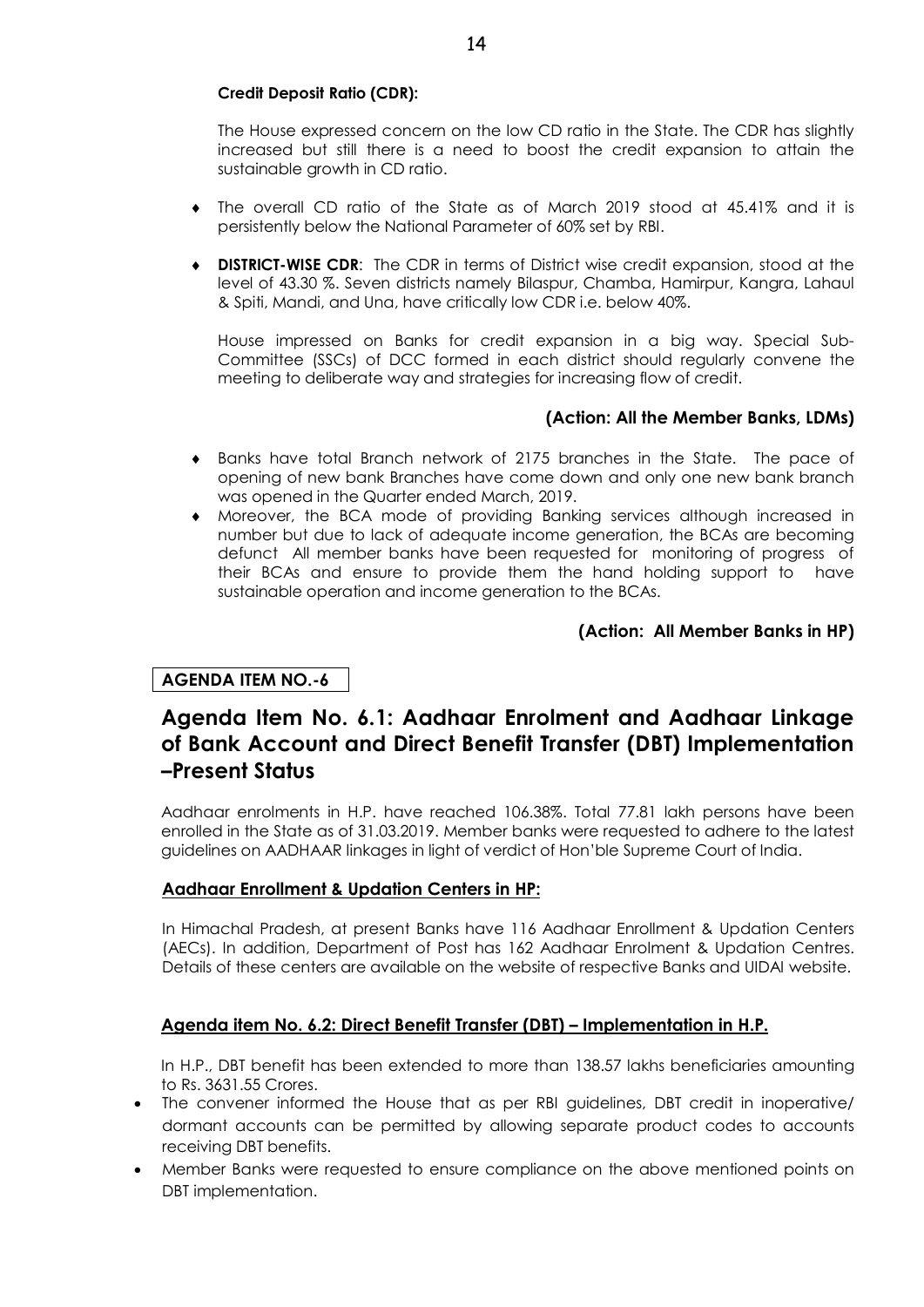Feedback was received from member Banks that enrolments/updation should not be target-oriented. The condition of 'Per-Day-Counts' should be waived for Aadhaar Enrolments for AECs in the State. Mr. Khachi suggested that a letter be written to UIDAI to waive off the stipulation. The matter will be taken up with the Department.

### **(Action: All Member Banks in HP)**

## **Agenda Item 6.3: Implementation of Pradhan Mantri Fasal BimaYojana (PMFBY) for Kharif 2019, Rabi 2019-20 & RestructuredWeather Based Crop Insurance Scheme (RWBCIS) for Kharif 2019 Season in Himachal Pradesh.**

The convener informed the House that Directorate of Agriculture, Government of Himachal Pradesh has issued Notification dated 06.03.2019 for implementation of Pradhan Mantri Fasal Bima Yojana (PMFBY) for Kharif Season 2019 and Rabi 2019-20 seasons. In addition, the Notification was issued on 06.03.2019 by Directorate of Agriculture, H.P. for implementation of RWBCIS for Kharif, 2019 in the State.

The Convenor requested all member banks to cover all eligible Loanee farmers compulsorily under PMFBY and RWBCIS and upload the farmers' insurance coverage details on the National portal within the timeline prescribed by the State & Central Govt.

#### **(Action: All Member Banks in HP)**

#### **Connectivity Issue for Uploading Farmer Details on Crop Insurance Portal**

To solve the connectivity issue which leads to creation of gap between remittance of premium and uploading, "Offline Data Uploading Facility" was proposed. It was suggested that a link be created to upload the farmer details through Excel/Text file in one go. On the issue, Mr. Khachi suggested that the Bank branches facing connectivity problem can approach their nearby branches and update the portal accordingly. Other solutions should be looked into to ensure timely uploading on the portal.

#### **(Action: All Member Banks / Insurance Companies' participated in PMFBY/ RWBCIS in H.P./ Deptt. of Agriculture)**

#### **Agenda item 6.4: Mortgage of immovable Property of any person belonging to scheduled Tribes in tribal districts of State.**

The latest status on the issue, as per information available from Tribal Development Department, Government of H.P. placed before the House.

Tribal Development Department has proposed amendments in the Himachal Pradesh Transfer of Land (Regulation) Act, 1968 in the interest of the persons belonging to Scheduled Tribe because the Tribal Peoples were facing hardships for getting loans by mortgaging their land property.

Earlier the Scheduled Tribe can get loan by mortgaging his land to any Cooperative Land Mortgage Bank or any Cooperative Societies whereas the State Govt. has made provisions that Scheduled Tribes can get loans from Nationalized Commercial Bank or to any Cooperative Bank having its headquarter within the State and a Bill No. 22 of 2016 to this effect was introduced in the State Legislative Assembly on 23-12-2016 which was reserved for the Presidential assent by the Governor.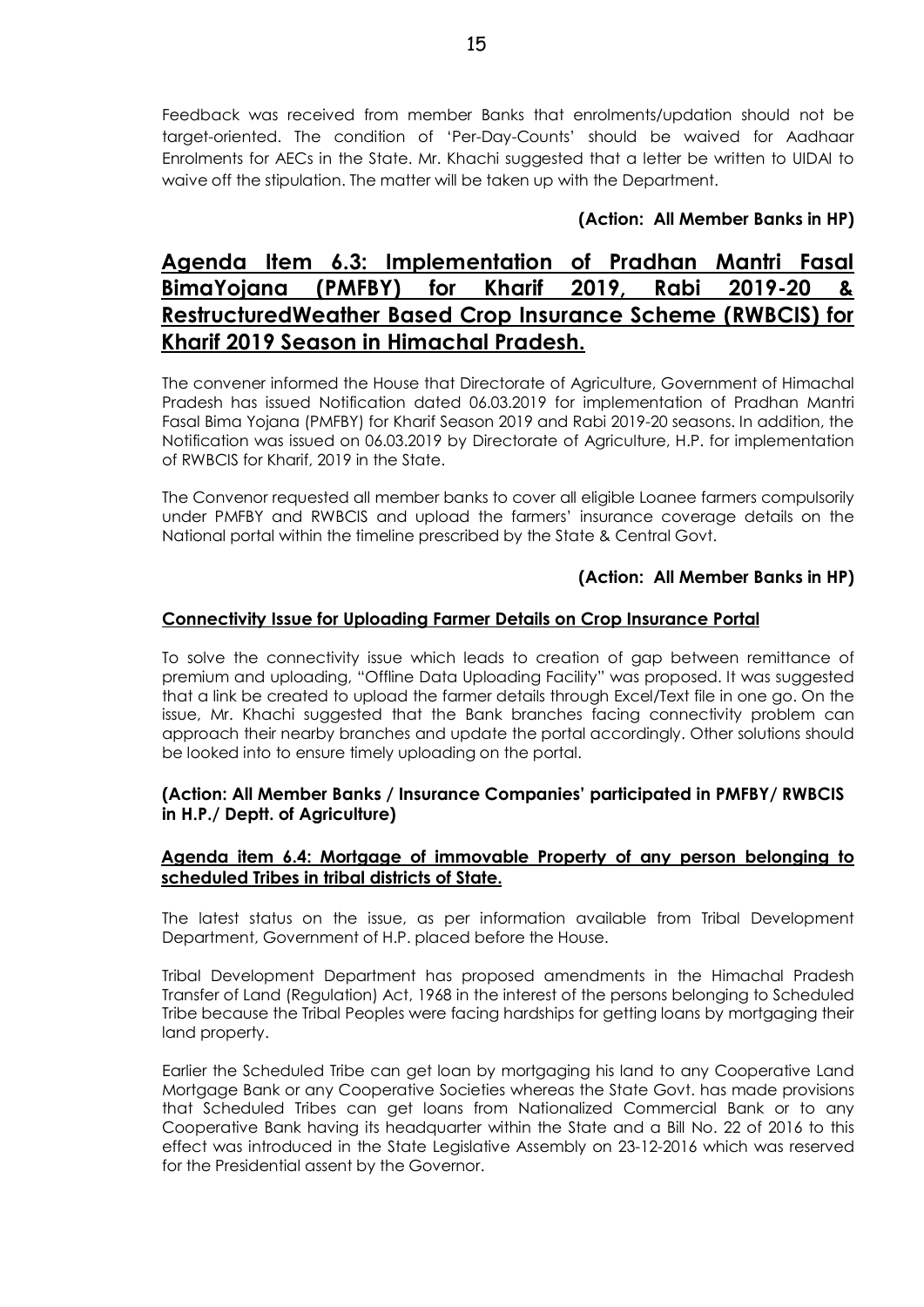The Ministry of Home Affairs, Govt. of India, has suggested minor changes that instead of Nationalized Banks it should be the Scheduled Commercial Bank or to any Cooperative Bank having its headquarter within the State as the term Nationalized Commercial Bank has not been defined in the Banking Act. So after these suggestions the bill No. 22 of 2016 was withdrawn and new proposed bill after vetting by the Law Department has been approved by the Council of Minister in its meeting held on 13-04-2018 which will be placed on the table of the House in the coming monsoon session of the State Legislative Assembly please. As per latest information, bill is passed by Legislative Assembly and the matter has been referred by Govt. of Himachal Pradesh to Govt. of India for obtaining necessary approval in the matter.

## **(Action: Tribal Development Department, H.P.)**

## **Agenda item 6.5: Proposal to add ECGC as Member of SLBC, H.P.**

The House was requested to accord approval to induct ECGC Limited. Mr. Khachi opined that the purpose for induction to SLBC be sought from them and also, the status in nearby States be checked.

## **AGENDA ITEM NO.7**

# **Agenda No-7: Review of Recovery Performance of Banks in Himachal Pradesh– As of 31st March, 2019**

The recovery position reported by banks in the State has following important points:

- ÿ Banks have total **NPAs amounting to Rs. 3131.00 Crores** and **NPA ratio is 6.18%**. Rs.229.53 Crore have been added to the existing NPAs as of March, 2019. Distressed Assets of Banks have increased and NPA ratio has gone up which is a **serious matter and** needs focused attention of Banks.
- ÿ **MSME sector has the highest NPA ratio of 12.57% (9.75% in December, 2018). In agriculture sector NPA Ratio reached to 6.98%** of total NPA**.**
- ÿ In **agency-wise position of NPAs**, Co-op Banks (13.32%) have NPAs above the State average and needs concerted recovery efforts.
- ÿ **6029 cases amounting to Rs. 134.32 Crores are pending with Recovery Tehsildars under State Recovery Act** (H P Public Money Recovery Act 2000). 4803 certificate cases are pending for more than one Year. Special request to Tehsildars was made in the House to resolve the pendency at the earliest. The Chairman advised the Banks to approach DC or Revenue Department to take up the matter of pendency.

## **(Action: Revenue Department, HP)**

The House expressed concern on growing NPAs as it may hamper the overall credit growth in the State. House urged the member banks to strengthen their recovery drives including restructuring of stressed loan accounts and focus on credit expansion so that NPA proportion can be further brought down.

## **(Action: All Member Banks in HP)**

## **AGENDA ITEM NO.8**

**AGENDA No-8: Review of Progress under Non-Sponsored Programmes in Himachal Pradesh -Quarter ended March, 2019**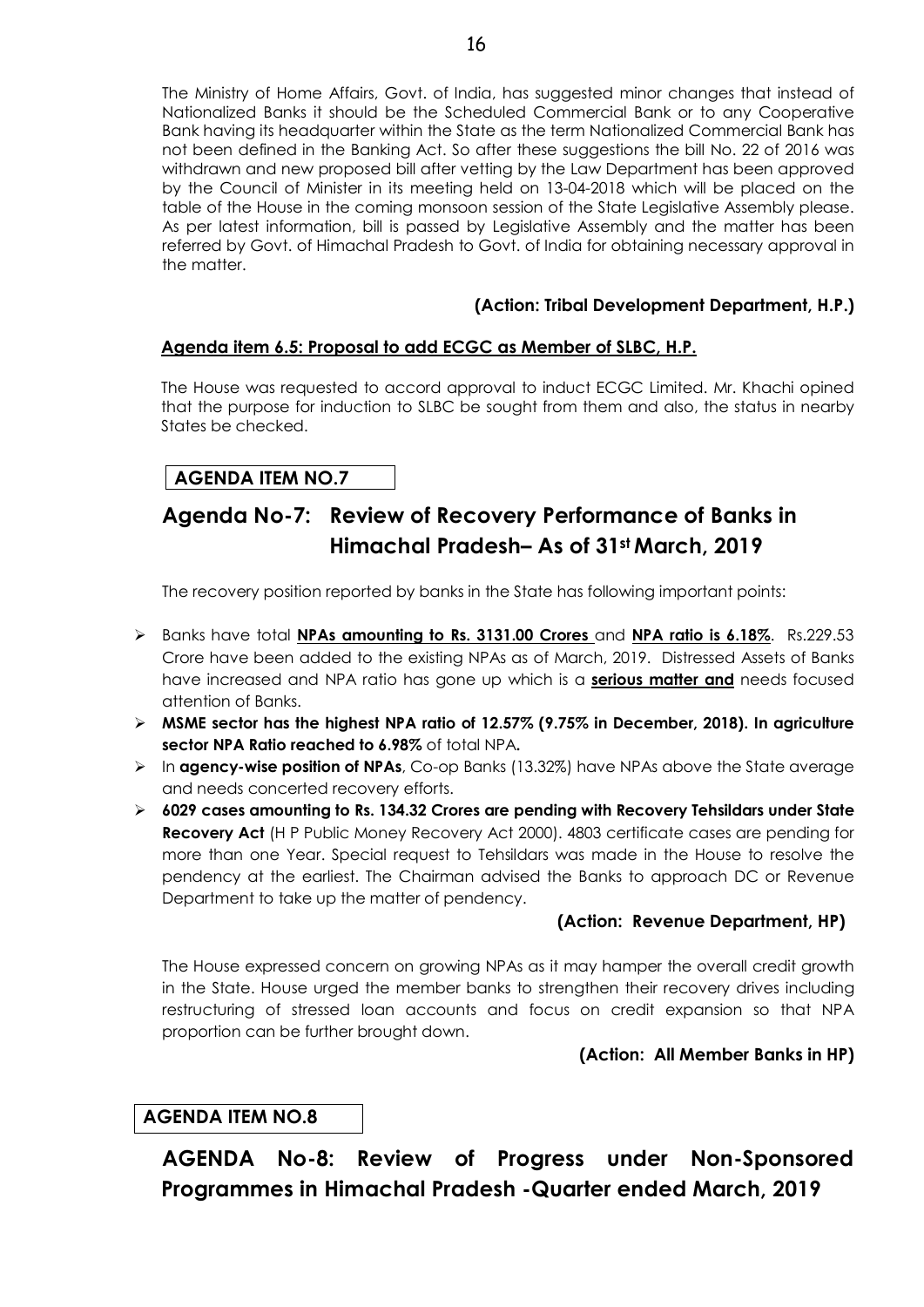## **Agenda item No-8.1: FINANCING UNDER KISAN CREDIT CARD (KCC) SCHEME:**

The House reviewed the performance of banks in lending to farmers in the State under Kisan Credit Card (KCC) Scheme to meet their short term credit needs for their crops cultivation as well as personal needs.

- ® Banks have disbursed fresh credit under the KCC scheme to 104270 farmers amounting to Rs. 2070.26 Crores in quarter ended March of FY 2018-19.
- ® Banks have financed 46% of the farmers in the State under the KCC scheme up to end of March, 2019. In Districts-wise position on financing under KCC scheme, few districts viz. Bilaspur, Chamba, Kangra, Kullu, Mandi and Una have low coverage of farmers. The House impressed on all stockholders to launch joint campaign to increase farmers' coverage under KCC Scheme.
- ® The House expressed concern on low coverage of farmers under KCC scheme in various districts. LDMs to make it a regular agenda in DLCC review meetings and prepare the calendar for joint campaign with concerned Government Departments for coverage of maximum farmers under KCC Scheme. All the Banks are requested to keep the campaign ongoing on war footing till the saturation under KCC financing is achieved.

Controlling Heads of member banks were requested to ensure unscrupulous compliance of NABARD directions on KCC scheme. Also, the House advised that mapping of uncovered farmers in all the District s of H.P. should be done by the Agriculture Department so that effective implementation of KCC scheme can be done.

While discussing the low coverage of farmers under KCC scheme, Mr. Khachi opined that the Agriculture and Horticulture Department should play proactive role and take onus for ensuring maximum farmers coverage.

#### **(Action: LDMs/ Member Banks/ Horticulture Department, HP / Agriculture Department HP)**

#### **Agenda item no 8.2: Review of Credit Linkages of Self Help Groups (SHGs) in Himachal Pradesh – Position as of March, 2019.**

The House reviewed SHGs credit linkages program and highlights mentioned as below;

- ® Banks have extended fresh credit to the tune of Rs. 24.55 Crores to 1348 new SHGs in quarter ended March, 2019. Banks have outstanding amount of Rs. 134.89 crore with operative 12786 credit-linked SHGs.
- ® "E-shakti" project for digitization of all SHGs has been successfully implemented in Mandi District and nearly 4300 SHGs have been covered under the project. Now, three more districts namely Kangra, Solan and Sirmour have been identified under the Eshakti project in the State. NABARD has initiated digitization of SHGs to increase the credit linkages of SHGs in the state.
- ® Mr. Ravindra Kumar, GM, NABARD highlighted the following benefits of digitization of SHGs under "EShakti" project :
	- 1. Grading of SHGs is done.
	- 2. Banks have access to information to ascertain which groups are viable for financing.
	- 3. Credit dispensation can be increased using the available information on SHGs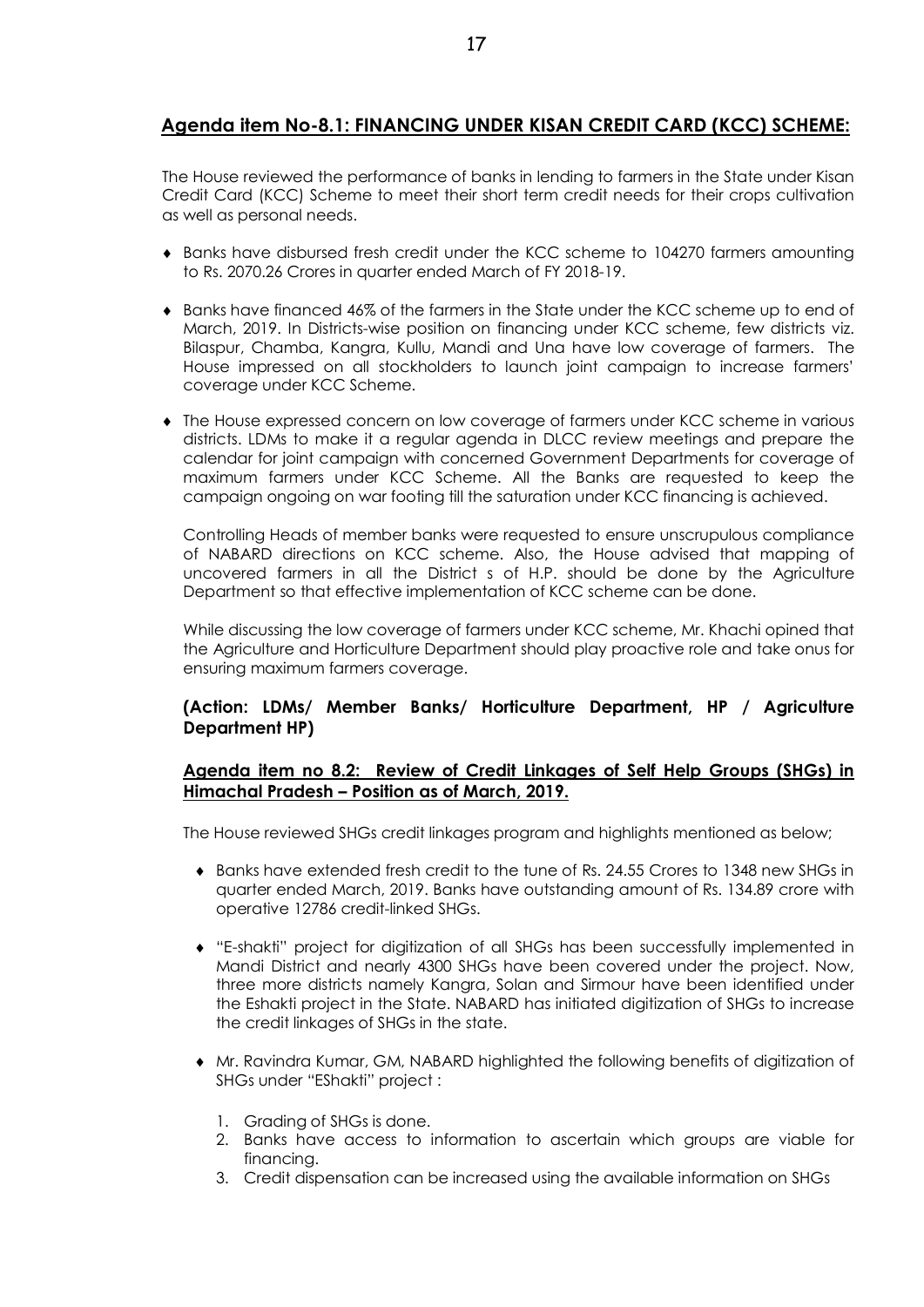#### **Agenda item No-8.3: "DOUBLING FARMERS INCOME BY 2022":**

The House deliberated on the various initiatives taken up under special initiatives of Govt. of India for doubling the farmer's income by 2022. The Hon'ble Finance Minister, Govt. of India in his budget announcements for the year 2018-19 has announced several steps to support the farmers and enhance their income.

#### **Probable initiatives for doubling of farmers' income in HP**:

- $\triangleright$  Promotion of high value horticulture crop.
- $\triangleright$  Provision of irrigation to all possible farm holdings
- ▶ Efficient market connectivity and linkages to national Agri- market portal.
- ÿ Promotion of supplementary income generation activities-Dairy, Bee keeping, NFS activities
- $\triangleright$  Provision of crop insurance to all farmers
- $\triangleright$  Rejuvenation of old plantation/ orchard.
- $\triangleright$  Promotion of agro forestry
- ▶ Promotion of more Controlled atmosphere (CA) storage.
- ▶ Financina Farmers Produce Organizations (FPOs)

Mr. Ravindra Kumar, GM, NABARD informed the House that 76 FPOs have been set up in the State and proposal to form more FPOs is under consideration. He advised the member banks to frame guidelines for financing FPOs. All the stake holders are requested to adopt the coordinated approach for attaining the objective.

#### **(Action: All Member Banks in HP)**

#### **Agenda item No-8.4: RSETIs (Rural Self Employment Training Institutes) in Himachal Pradesh- Latest Status**

The progress of 10 RSETIs set up in the State up to the period ended March, 2019 placed before the House. RSETIs have conducted 202 training programmes and trained 4887 rural youths in the quarter ended March, 2019.

- **Settlement through credit linkages:** The credit linkage ratio of beneficiaries trained from RSETI was recorded 26% which is far below the National average. Lead banks were asked to focus on funding the trained youths to set up their business for self employment.
- ® Land is allotted by State Govt. and construction of RSETI buildings undertaken by concerned Lead Bank with financial support from MoRD, GoI. At present, construction work is yet to commence in districts Chamba, Bilaspur and Mandi. The House directed all the Lead Banks viz. SBI, PNB and UCO Bank to ensure timely completion of construction work of RSETI building in the State.

#### **(Action: PNB/SBI/ UCO Bank)**

#### **THE REGULAR AGENDA FOR THE MEETING CONCLUDED WITH PERMISSION OF CHAIR:**

Before concluding the 152<sup>nd</sup> SLBC review meeting, the Convenor SLBC, UCO Bank requested worthy Chairman Sh. Anil Kumar Khachi, Additional Chief Secretary (Finance) to Government of Himachal Pradesh to guide the House with concluding remarks;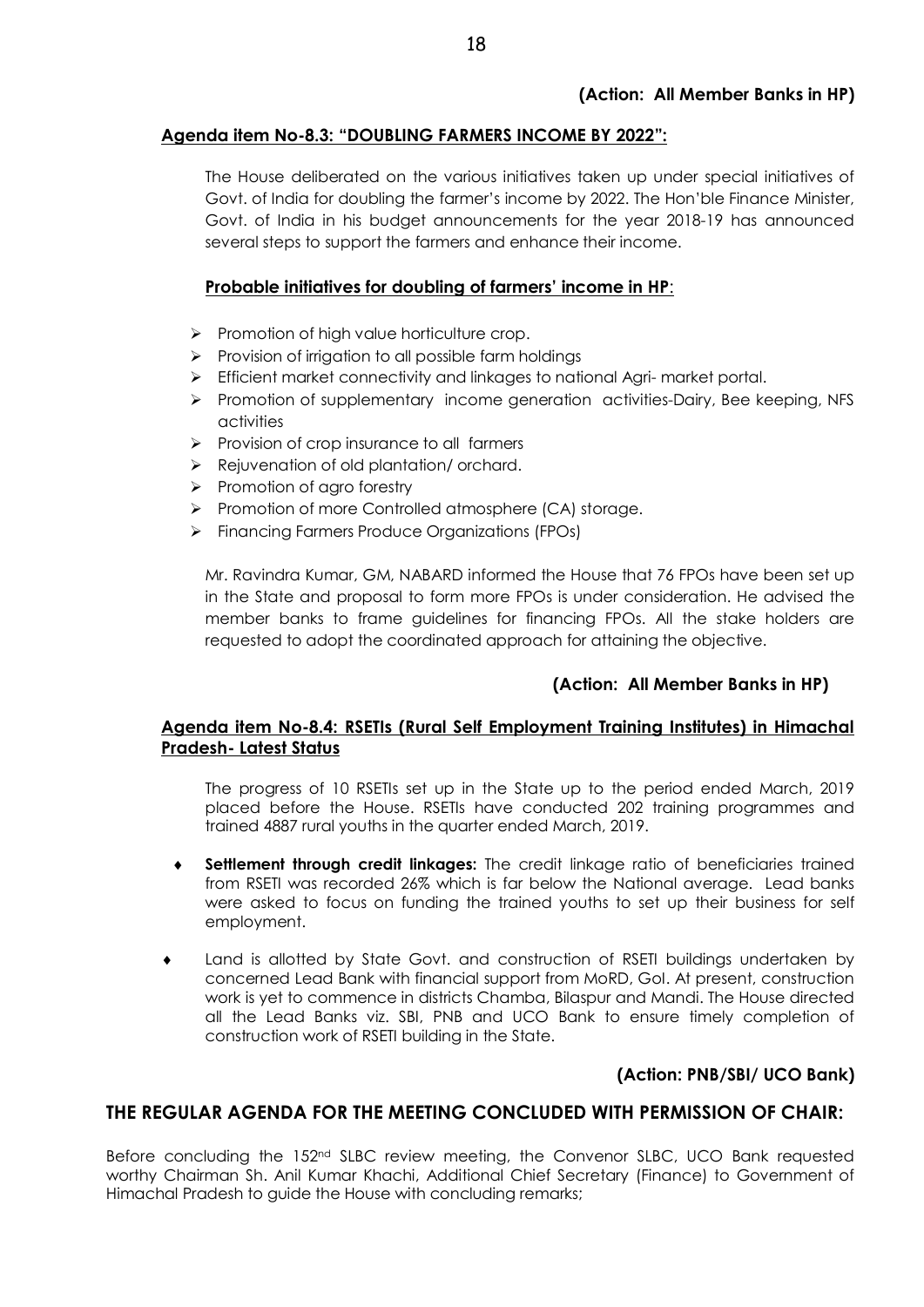## **Concluding Address of Sh. Anil Kumar Khachi, Additional Chief Secretary (Finance) to the Government of Himachal Pradesh.**

In the concluding remarks, Sh. Anil Kumar Khachi, Additional Chief Secretary (Finance) to the Government of Himachal Pradesh and worthy Chairman of 152nd SLBC meeting applauded the Banks on achieving targets under ACP 2018-19 and expressed his confidence that 100% of the targets allotted under ACP 2019-20 will be achieved. He drew attention of the House towards improving farmers' coverage under KCC and to ensure that willing and eligible farmers should be compulsorily covered. He expressed that the KCC Saturation Camps being organised by member Banks will bear results. He urged the banks to ensure that crop insurance premium is deducted and details uploaded on portal in time. Also, insurance companies should approve the claims pending under Crop Insurance Schemes in a timely fashion to ensure smooth functioning of the Scheme.

He directed the member banks to give special thrust on Mukhya Mantri Swavlamban Yojana – 2019. He informed that 853 cases pending upto 15.05.2019 under MMSY will be reviewed in the next SLBC so Banks should ensure timely processing of loans. Further, he urged the Member Banks to popularize the OD facility under PMJDY and reactivate the dormant/ zero-balance accounts.

He said that the need of the hour is to collectively reflect and introspect the shortcomings and work on them to enhance banking business. He urged all stakeholders to make all out efforts for growth and Development of the State and attaining of inclusive growth in the State. He further expressed concern on low CD Ratio of the State and said that it is a matter of grave concern. He impressed in the meeting for maintaining liaison between member banks and line departments, at both district and State level.

The meeting concluded with vote of thanks extended by Sh. R.C. Dadhwal, Chief Manager, UCO Bank expressing heartiest thanks to all the dignitaries and other participants for sparing their valuable time and for their proactive participation. He assured the August House that all action points emerged in the meeting will be implemented effectively in a time bound manner.

----------------------------------oxo-------------------------------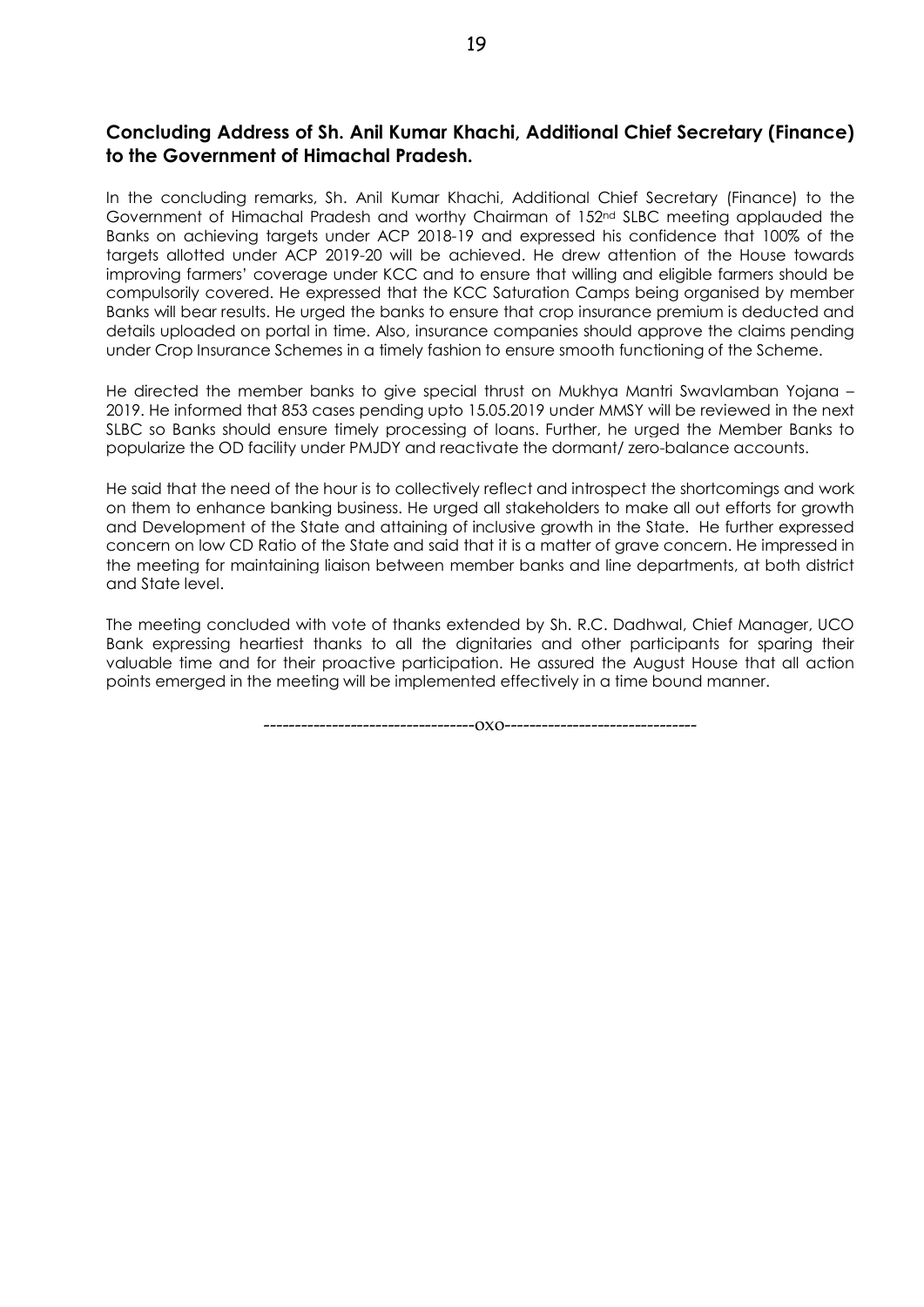#### ANNEXURE-I

## **152nd STATE LEVEL BANKERS COMMITTEE MEETING OF HIMACHAL PRADESH HELD ON 11th June, 2019 AT REGENCY HALL, HOTEL HOLIDAY HOME SHIMLA. LIST OF PARTICIPANTS**

|      | Chairman<br>$\mathbb{R}^n$ | Sh. Anil Kumar Khachi, IAS,<br>Additional Chief Secretary (Finance), |
|------|----------------------------|----------------------------------------------------------------------|
|      |                            | Govt. of Himachal Pradesh                                            |
| H.   | Co- Chairman:              | Sh. A.K. Goel,                                                       |
|      |                            | Managing Director $&$ CEO,                                           |
|      |                            | UCO Bank.                                                            |
| III. | Representative             | Sh.S.R.Mehar,                                                        |
|      | <b>From DFS</b>            | Deputy Secretary, DFS, Govt. of India, New Delhi.                    |
| IV   |                            | Convenor SLBC : Sh. J.N. Kashyap,                                    |
|      |                            | Deputy General Manager & Convenor,                                   |

UCO Bank.

#### **V. GOVERNMENT OF HIMACHAL PRADESH & RELATED AGENCIES:**

|                | Mr./Ms.             |                                                 |
|----------------|---------------------|-------------------------------------------------|
| $\mathbf{1}$   | Rajender S. Tomar   | Joint Secretary, Law Deptt.                     |
| $\overline{2}$ | Beena Gupta         | Under Secretary, Agriculture Department         |
| 3              | K.C. Gaur           | Joint Director, Urban Dev. Department           |
| $\overline{4}$ | V.K. Bhardwaj       | Joint Director, Animal Husbandry Deptt.         |
| 5              | Sachin Kamal        | Additional Director, Rural Development Deptt.   |
| 6              | Harish Bhatia       | State Resource Person, UIDAI                    |
| 7              | Manohar Lal Sharma  | State Director, RSETI                           |
| 8              | Sanjay Sharma       | Deputy Director, Industries Department          |
| 9              | Harinder Kumar      | MIS-Spl., Urban Development Department          |
| 10             | Suresh Kumar Rangra | Additional Registrar, Dept. of Cooperation      |
| 11             | Latika Sehajpal     | Deputy CEO, SRLM                                |
| 12             | Ajay Raghuvanshi    | Hort. Dev. Officer, Directorate of Horticulture |
| 13             | Gagan Kr. Tewari    | <b>Assistant Director, KVIC</b>                 |
| 14             | Virender Kumar      | Assistant, KVIC                                 |
| 15             | Udayan Dua          | Manager (In-charge), SIDBI                      |
| 16             | Bragesh Bahadur     | SMM FI & MF, Directorate of Urban Dev.          |
| 17             | Priyanka Sharma     | Y.P. F.I., HP SRLM, Rural Dev. Deptt.           |
| 18             | Sanjeev Justa       | Nodal Officer, HPKVIB, Shimla                   |

# **VI RESERVE BANK OF INDIA, NABARD, NHB, SIDBI, PFRDA, UIDAI, DoP, DoT**

Mr./Ms.

|               | K.C. Anand      | General Manager (In-Charge), RBI |
|---------------|-----------------|----------------------------------|
| $\mathcal{D}$ | Ravindra Kumar  | General Manager, NABARD          |
|               | Ramesh Chand    | General Manager, RBI, Shimla     |
|               | Manohar Lal     | DGM, NABARD                      |
| 5             | Avneshwar Singh | AGM, RBI, Shimla                 |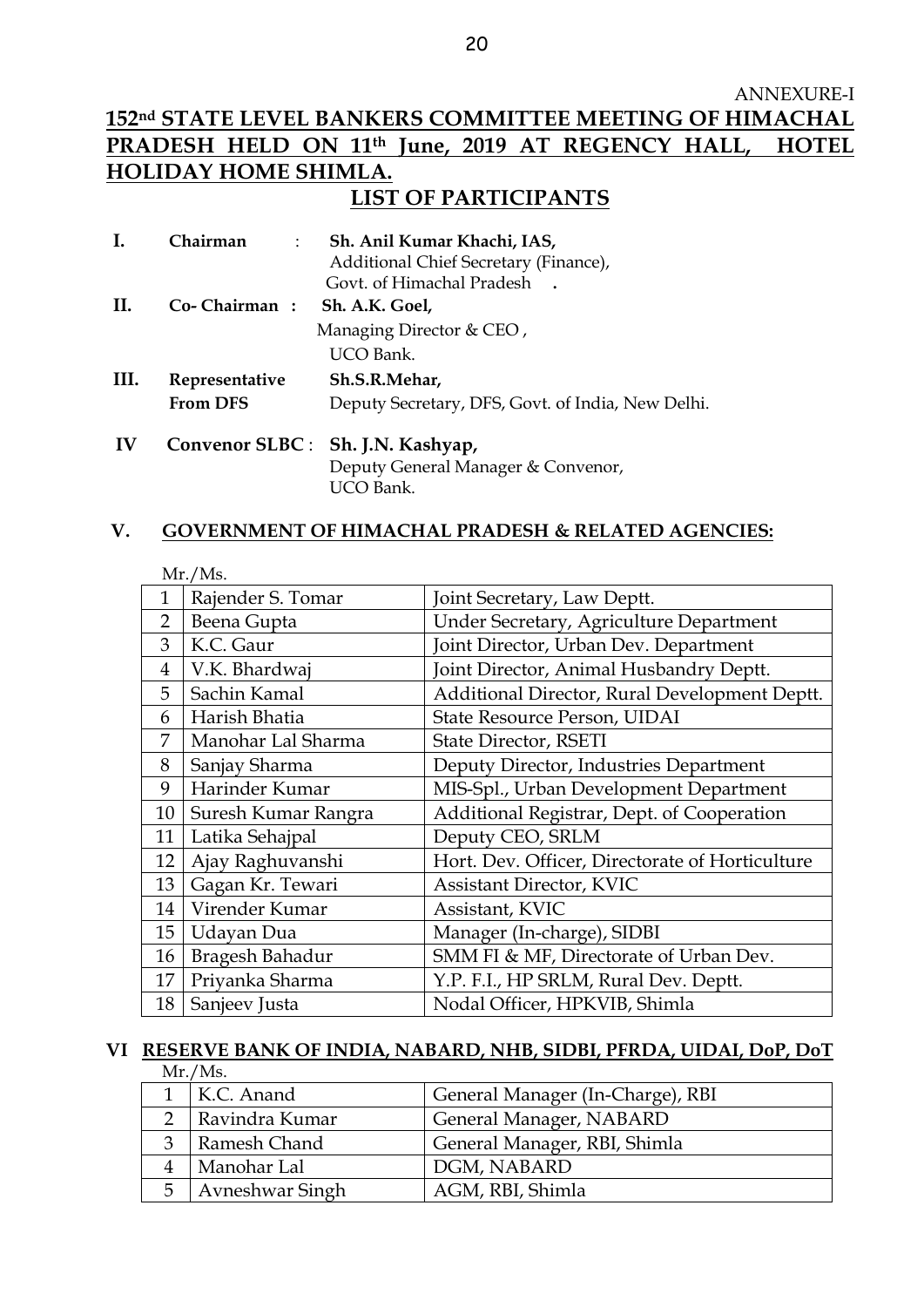|  | 6 Harish Bhatia | SRP, UIDAI, RO, Chandigarh |
|--|-----------------|----------------------------|
|--|-----------------|----------------------------|

## **VII): COMMERCIAL BANKS:**

|  |         | COMMENTALISH |  |
|--|---------|--------------|--|
|  | Mr./Ms. |              |  |
|  |         |              |  |

| $\mathbf{1}$   | Dinesh Saxena         | General Manager, PNB                         |
|----------------|-----------------------|----------------------------------------------|
| $\overline{2}$ | Vivek Dhawan          | Zonal Manager, Bank of Maharashtra           |
| 3              | Deepak Kumar          | DGM, PNB                                     |
| $\overline{4}$ | Rakesh Mahajan        | Dy. Zonal Manager, BOI                       |
| 5              | N.B. Nayak            | Dy. Zonal Manager, Andhra Bank               |
| 6              | Shankar Lal           | Dy. Zonal Manager, Syndicate Bank            |
| 7              | Harish Katoch         | AGM, SBI ZO Shimla.                          |
| 8              | Nain Singh            | AGM, Canara Bank                             |
| 9              | D.K. Jain             | AGM, Bank of Baroda                          |
| 10             | Manoj Singh           | AGM, Punjab and Sind Bank                    |
| 11             | <b>Anand Pandey</b>   | AGM, IDBI Bank                               |
| 12             | Ved Prakash Sharma    | AGM, Corporation Bank                        |
| 13             | S.S. Gautam           | CM, Allahabad Bank                           |
| 14             | V.S. Bhardwaj         | CM, Central Bank of India                    |
| 15             | Rakesh Kumar          | CM, PNB                                      |
| 16             | Vizender Singh        | CM, IOB                                      |
| 17             | H.R. Sharma           | CM, BOB                                      |
| 18             | Jagmohan Negi         | CM, BOI                                      |
| 19             | Mukesh Negi           | CM, OBC                                      |
| 20             | <b>Bhavneesh Kaul</b> | Manager, United Bank of India                |
| 21             | Vijay Kumar           | Manager, Andhra Bank                         |
| 22             | Shashi Negi           | Branch Manager, Syndicate Bank               |
| 23             | Ankush Sharma         | Astt. Manager, Indian Bank                   |
| 24             | Dipin Gupta           | Officer, Punjab & Sind Bank                  |
| 25             | P.K. Sharma           | Assistant General Manager, SLBC In-Charge    |
| 26             | Ramesh Chand Dadhwal  | Chief Manager, SLBC                          |
| 27             | N.S.Rana              | Sr. Manager, Security UCO Bank               |
| 28             | Dixit Monga           | Sr. Manager, IT Deptt, UCO Bank Zonal Office |
| 29             | Lek Raj Bhatia        | Sr. Manager, Priority sector.                |
| 30             | Peeyush Rathore       | Manager, SLBC                                |
| 31             | Kritika Joshi         | Manager, SLBC                                |

## **VIII): LEAD DISTRICT MANAGERS:**

|                | Mr./Ms.          |              |  |
|----------------|------------------|--------------|--|
|                | K.K.Jaswal       | LDM-Bilaspur |  |
| $\overline{2}$ | Satish Kumar     | LDM Chamba   |  |
| 3              | G.C.Bhatti       | LDM-Hamirpur |  |
| $\overline{4}$ | Harvinder Singh  | LDM-Kangra   |  |
| 5              | Daulat Ram Meena | LDM-Kinnour  |  |
| 6              | Pama Chhering    | LDM-Kullu    |  |
|                | A.K. Singh       | LDM-Shimla   |  |
| 8              | S.K.Sinha        | LDM-Mandi    |  |
| 9              | J.P. Sharma      | LDM-Sirmour  |  |